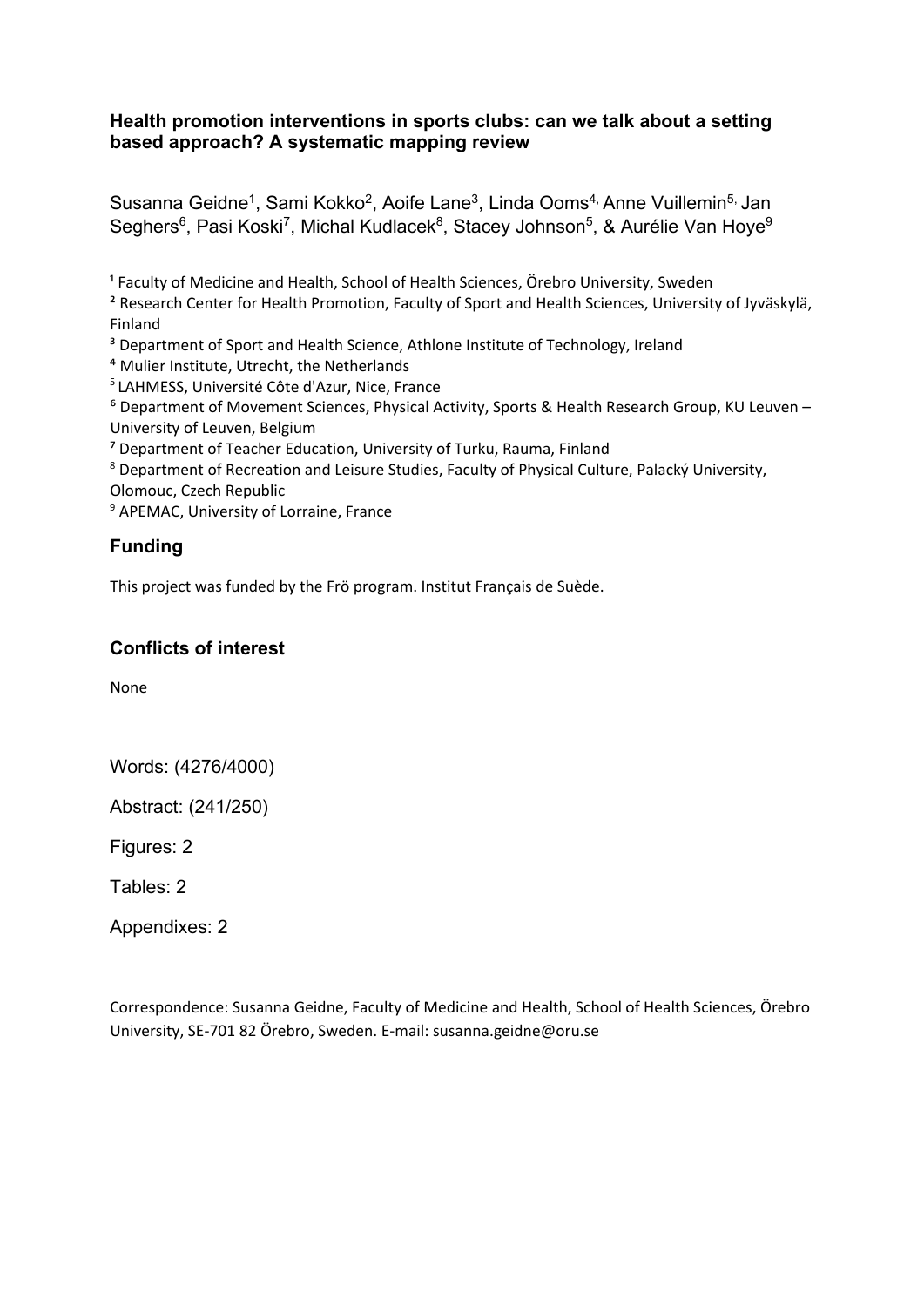**Health promotion interventions in sports clubs: can we talk about a setting based approach? A systematic mapping review**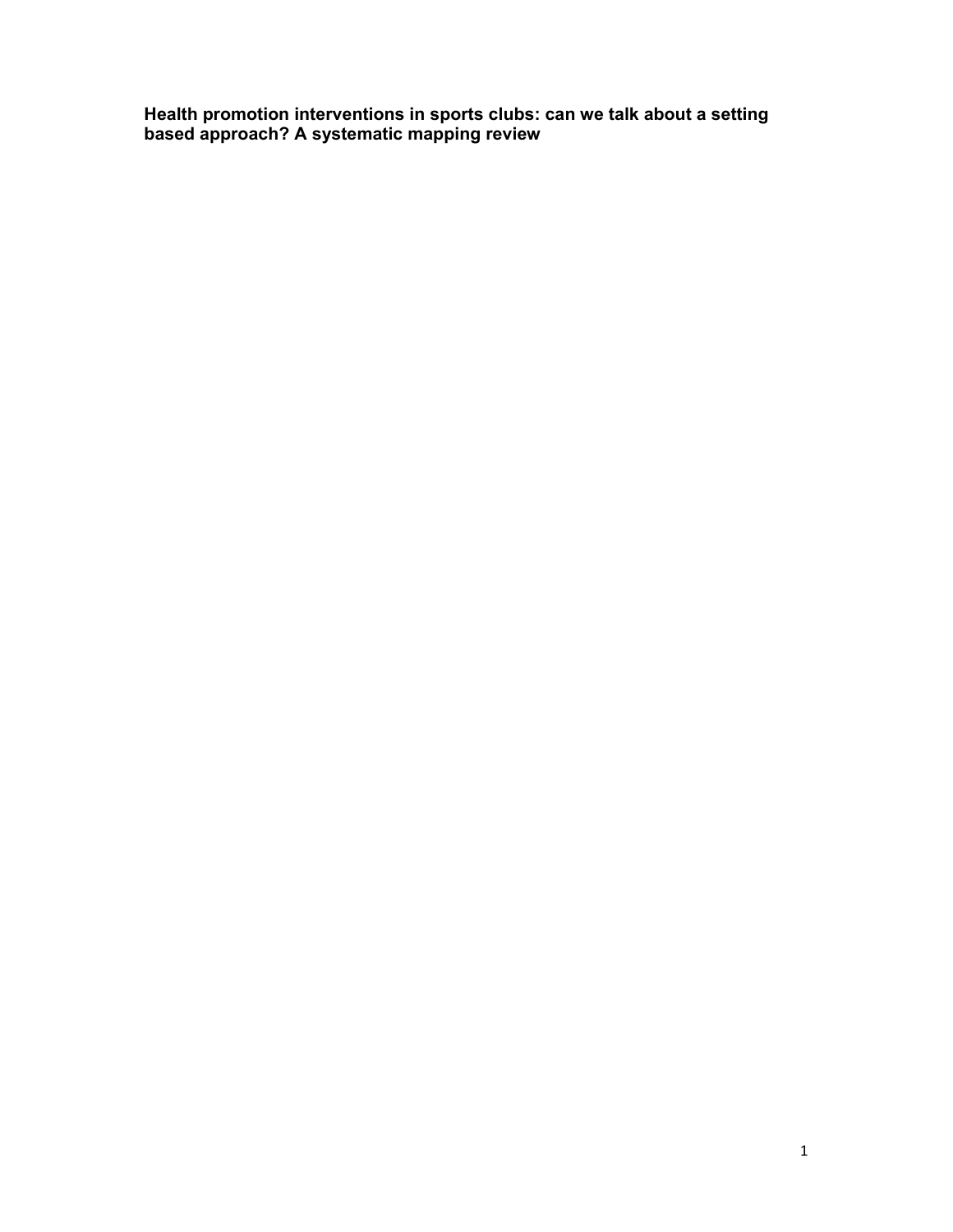#### **Abstract**

Many researchers and authorities have recognized the important role that sports clubs can play in public health. In spite of attempts to create a theoretical framework in the early 2000's, a thorough understanding of sports clubs as a setting for health promotion (HP) is lacking. Despite calls for more effective, sustainable and theoretically grounded interventions, previous literature reviews have identified no controlled studies assessing HP interventions in sports clubs. This systematic mapping review details how the settings-based approach is applied through HP interventions in sports clubs, and highlights facilitators and barriers for sports clubs to become health-promoting settings. In addition, the mapped facilitators and barriers have been used to reformulate previous guidelines of HP in sports clubs. Seven databases were searched for empirical research published between 1986 and 2017. Fifty-eight studies were included, principally coming from Australia and Europe, describing 33 unique interventions, which targeted mostly male participants in team sports. The settingsbased approach was not yet applied in sports clubs, as more than half of the interventions implemented in sports club targeted only one level of the socio-ecological model, as well as focused only on study participants rather than the club overall. Based on empirical data, the analysis of facilitators and barriers helped to develop revised guidelines for sports clubs to implement settings-based HP. This will be particularly useful when implementing HP initiatives to aid in the development of sports clubs working with a whole setting approach.

**Keywords: guidelines, socio-ecological model, coaches, sport organisations, sport management, settings-based approach**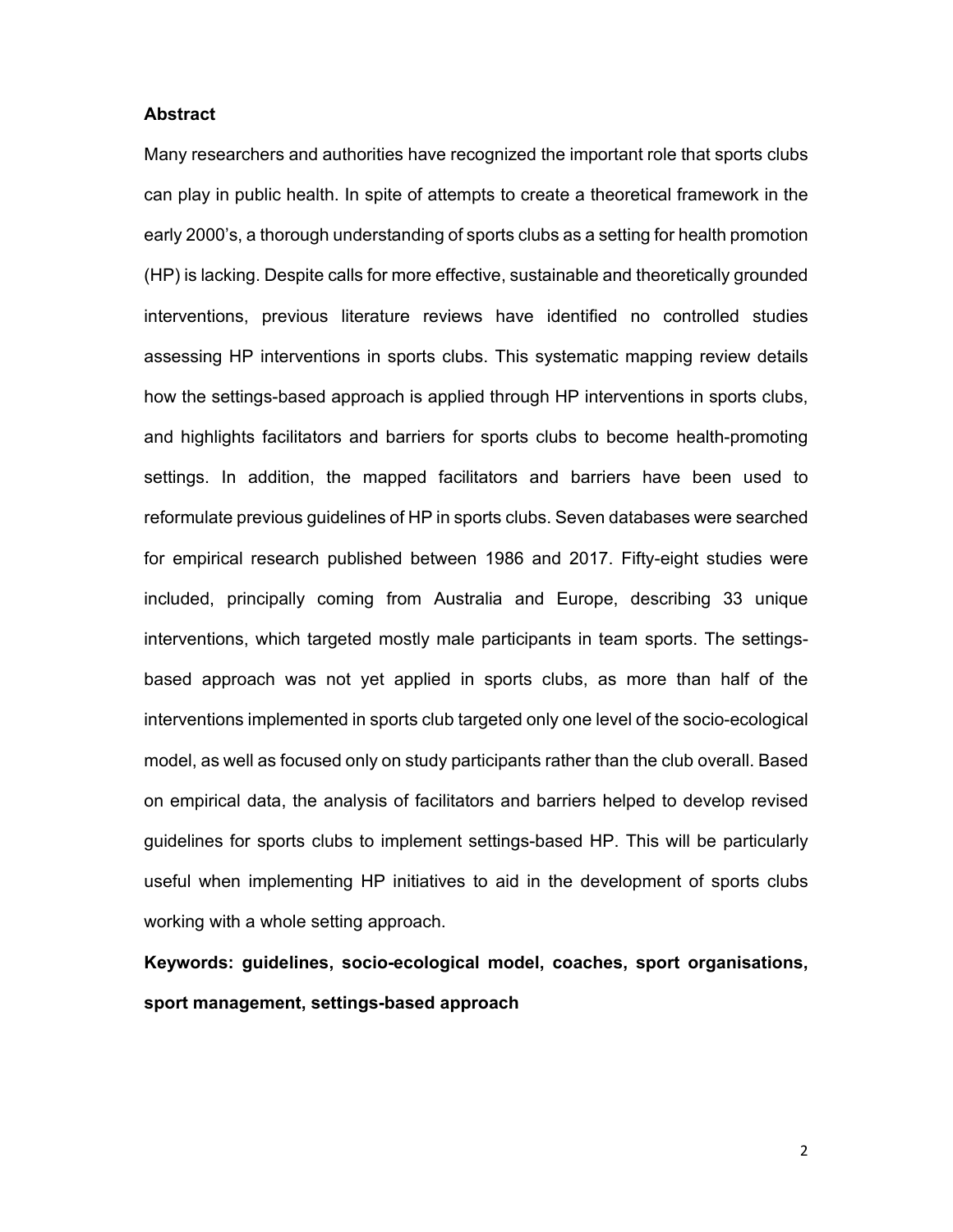#### **Introduction**

According to the World Health Organization (WHO), health promotion (HP) is "the process of enabling people to increase control over and to improve their health" (WHO, 1986). The Ottawa Charter (WHO, 1986) pointed out the importance of a settingsbased approach (Whitelaw et al., 2001) in HP. A setting is "the place or social context in which people engage in daily activities in which environmental, organizational and personal factors interact to affect health and well-being" (Nutbeam, 1998). Different settings, such as schools (Rees et al., 2006), hospitals (Johnson & Baum, 2001), workplaces (Noblet, 2003), or cities (De Leeuw, 2009) have considered this (Golden & Earp, 2012), when implementing HP interventions. The settings approach is rooted in a socio-ecological understanding about health (Dooris, 2004) highlighting the importance of the whole system of the setting (Kokko, 2014b), rather than just individual responsibility, when promoting health.

The socio-ecological model assumes not only that multiple levels of influence exist, namely: the intrapersonal, interpersonal, institutional, community and policy level, but also that these are interactive and reinforcing (Golden & Earp, 2012). However, it is not only the setting that could have an impact on its actors, but also the actors that shape the setting, i.e. reciprocal determinism (Kokko et al., 2013). While sport clubs core business is centered on sport performance (Kokko, 2011), promoting health (through for example the physical environment, the content or coaching practice) could decrease drop out intentions of members within a club (Van Hoye et al., 2016), but also enhance sport clubs' results and performance, as well as the participant's health outcomes.

Different authors have underlined the potential of sports clubs to become a HP setting (Donaldson & Finch, 2012; Geidne, Quennerstedt, & Eriksson, 2013b; Kokko, Green,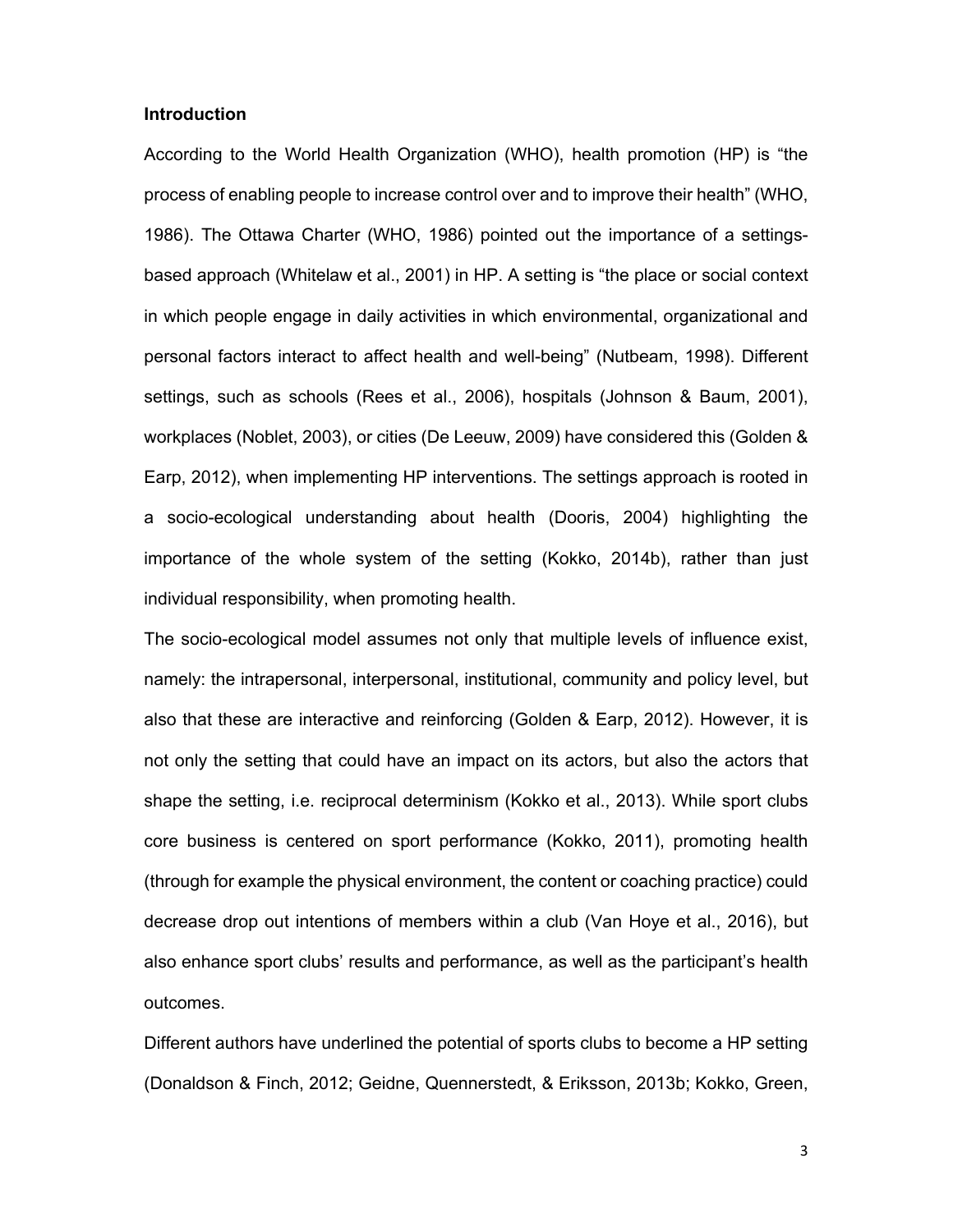& Kannas, 2014) in doing their core sporting activity. Indeed, sport clubs reach a large audience and enhance physical, psychological and mental health of their participants through sport and physical activity practice (Eime, Young, Harvey, Charity, & Payne, 2013; O'Donovan et al., 2010; Rhodes, Janssen, Bredin, Warburton, & Bauman, 2017; Warburton, Nicol, & Bredin, 2006). However, other research has balanced this enthusiasm by questioning the "myth of healthism" (Holman et al., 1997), which surrounds sports. In fact, sport participants are more likely to use alcohol and steroids than non-sport participants (Holman et al., 1997; Moore & Werch, 2005; Musselman & Rutledge, 2010) and social and gender inequity in sport is still common (Alsarve, 2017; Collins, 2004). Therefore, considering sport clubs as health promoting just because of the benefits of sport practice is reductive, as they could, through their informal educational nature, also have an effect on other health determinants and on community health (Kokko, 2014; Geidne et al., 2013). The settings-based approach is grounded in previous research demonstrating that interventions developed with an explicit theoretical foundation are more effective than those lacking a theory base (Golden & Earp, 2012). This approach also points out the need to concentrate on creating feasible, effective and long-lasting interventions to test the empirical implementation of the settings-based approach in sports clubs (Kokko et al., 2016).

For sports clubs, the settings-based approach has been adapted using two types of categories (determinants and layers), with determinants (social, cultural, environmental, economic) influencing three layers of the sports club: the macro- (overall policies and orientations of a club), meso- (guidance activities of club officials) and micro-layer (coaches' activities in guiding, altering or supporting actions of club members) (Kokko, 2014b). Moreover, the settings-based approach emphasizes the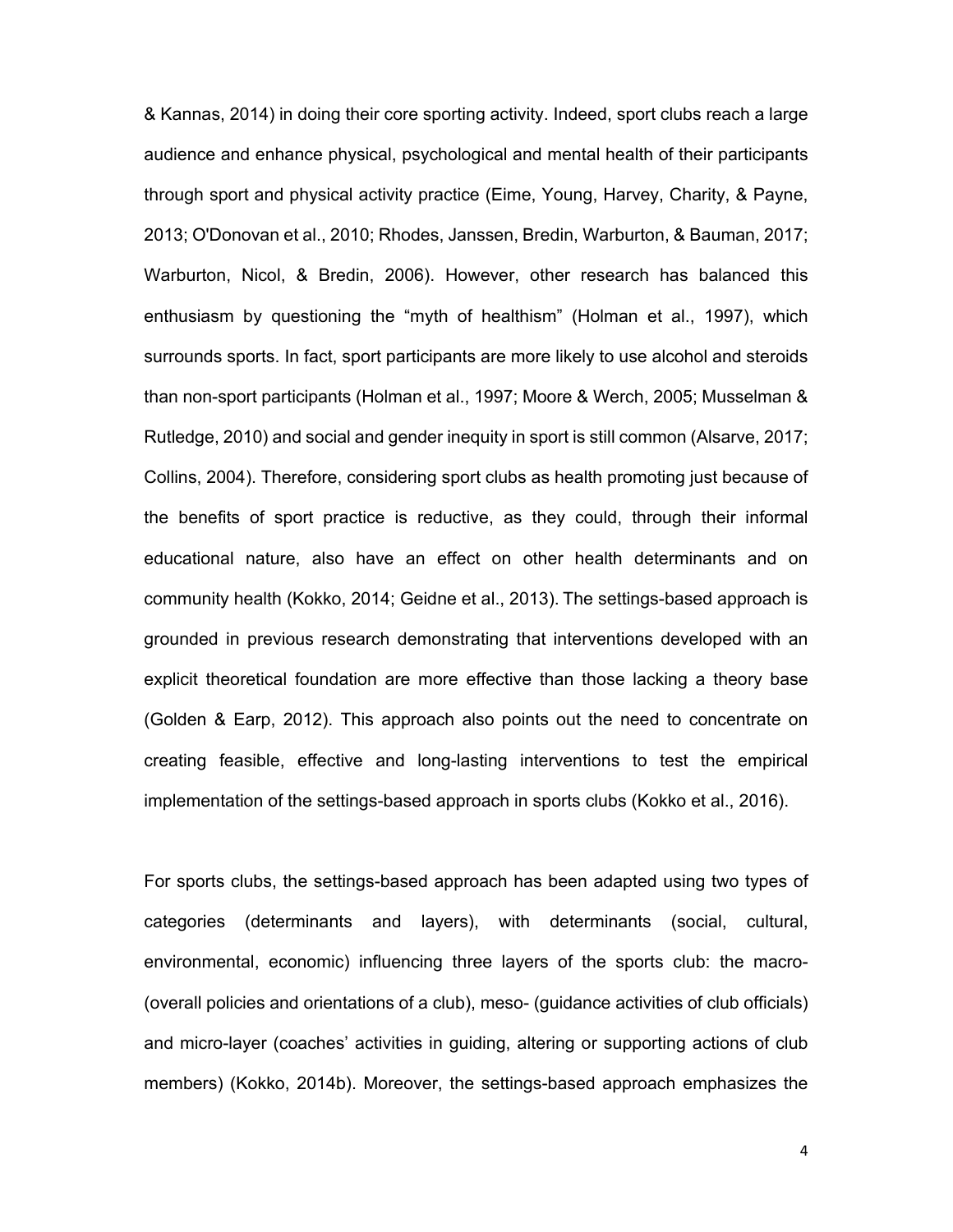belonging within the community and other settings, especially in this case with local authorities, schools, or other organizations that share common infrastructures (Kokko, 2014). A health-promoting sports club is a setting (which does not need to have physical boundaries) with sustained HP practices at the organization, club and coach levels of the system (Kokko et al., 2016) where health promotion actions support the core business i.e. sports performance and development.

Two previous Cochrane reviews focused on the effectiveness of HP strategies developed within sporting organizations to increase participation (Priest, Armstrong, Doyle, & Waters, 2008a) and the effectiveness of policy interventions implemented in sports clubs to instigate or sustain healthy behavior (Priest, Armstrong, Doyle, & Waters, 2008b). Because of the rigorous design criteria of Cochrane reviews, no publications met the inclusion criteria and therefore, none were included in the above reviews, leading to a lack of clear direction to improve HP in sports clubs. Priest and colleagues (2008a, 2008b) recognized that the only available evidence to answer the questions raised in their reviews were located in uncontrolled case studies. Recently, an integrative review of 44 publications, using the strategies of the Ottawa Charter (WHO, 1986) to understand HP for youth in sports clubs proposed a theoretical model underlining the key elements of HP such as education, participation, policy, priority design, financing and key actors including parents, coaches and officials in cooperation with related settings (Geidne et al., 2013b). This review did not differentiate between cross-sectional studies and interventions, leading to a lack of identified facilitators and barriers to sports clubs becoming health-promoting settings. Finally, an update of the Cochrane review (Priest et al., 2008a, 2008b) has been proposed, with the aim of measuring effectiveness of interventions implemented through sporting organizations in particular to promote physical activity, healthy diet, reductions in alcohol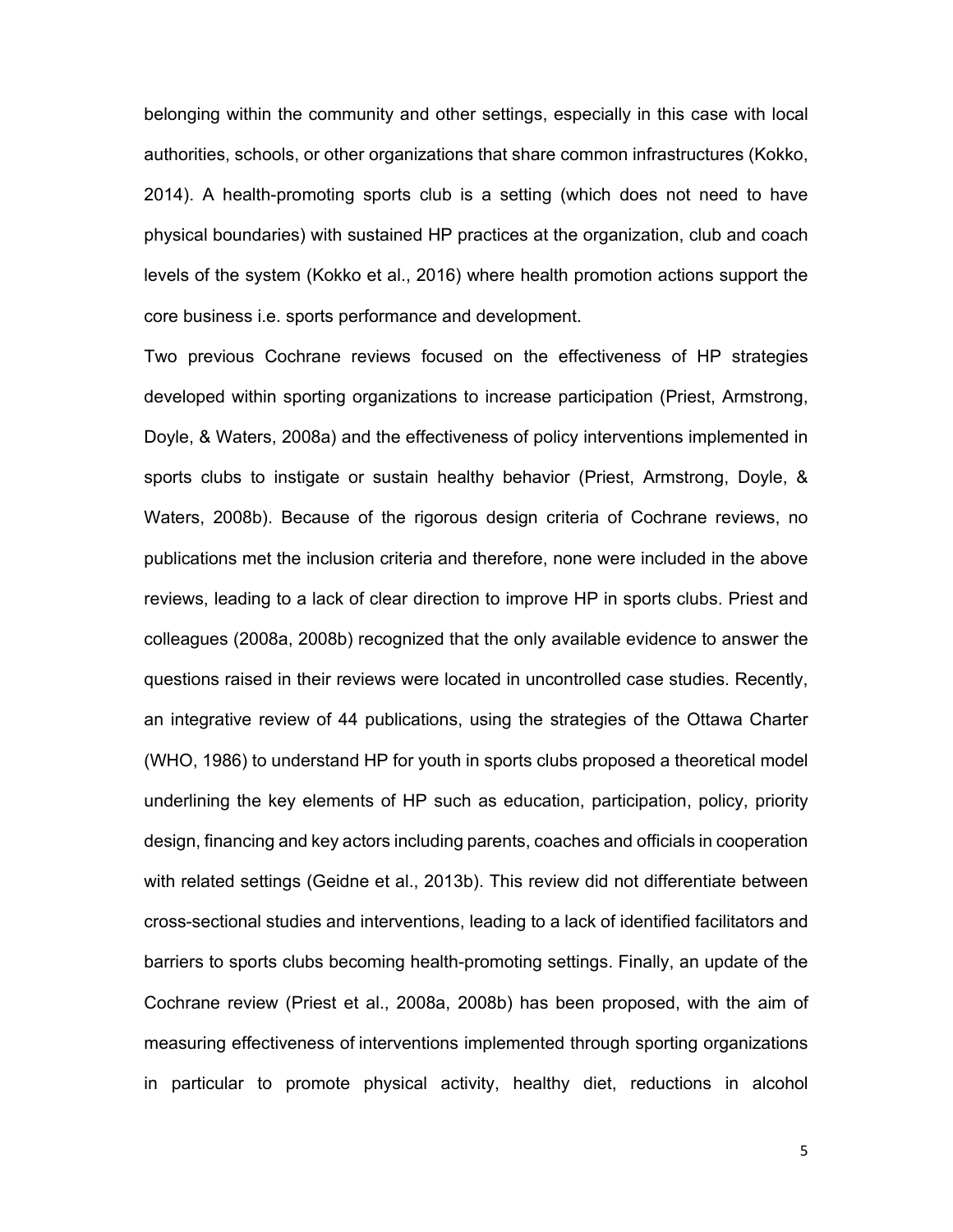consumption or tobacco use (Flatz et al., 2016). The present systematic mapping review of a number of empirical studies analyses sports clubs' HP interventions from a theoretical perspective using the settings-based approach developed by Kokko and colleagues (Kokko, 2014b).

This systematic mapping review analyses how the settings-based approach is applied through HP interventions in sports clubs, and maps facilitators and barriers for sports clubs to become health-promoting settings.

#### **Method**

Systematic mapping reviews are carried out to map the existing literature and subsequently identify trends and gaps that may lead to future research (Grant & Booth, 2009). Due to the large variety of health outcomes from a settings-based approach (Dooris, 2006) and the ongoing literature review on measuring effectiveness of HP interventions (Flatz et al, 2016), the present study focused on evidence driven mechanisms of HP interventions, to identify how the settings-based approach was applied to sports clubs. In other words, each article was considered as a case study, collecting empirical data on sport clubs' practices (cf. Sullivan et al., 2003).

A literature search was carried out in the spring of 2017 over a timeframe between 1986 and the 1st of May 2017 in the following databases: Medline, The Cochrane Library, SPORTdiscus, ERIC, PASCAL, PsycInfo, ISI Web of Knowledge. The key concepts were health promotion, sports and intervention used with different synonyms suitable for different contexts.

The main inclusion criteria for study selection were (a) to consider English peerreviewed articles, (b) to describe an HP intervention within sports clubs, targeting sports participants, coaches and officials, not only spectators. Interventions are defined in a wider sense as; *"to disturb the "natural" order of things or a foreseeable sequence*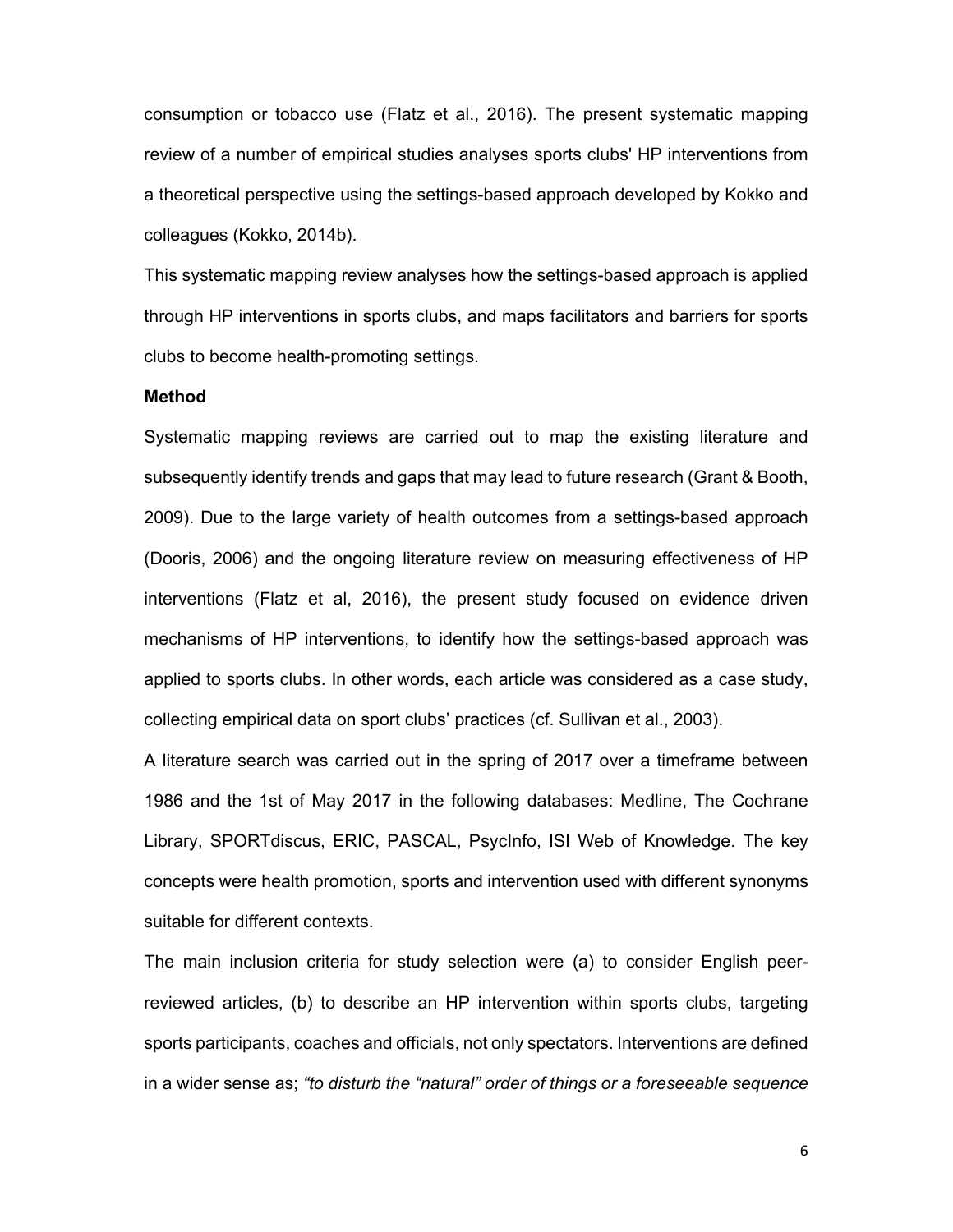*of events"* (Hawe & Potvin, 2009), (c) empirical studies. Excluded studies focused on (a) settings other than sports clubs (defined as having *"in common, the provision of opportunities for competition and sports practice, while some can also be considered social organizations, promoting social welfare and health"* ,(Donaldson & Finch, 2012), this excludes for example: (a) extra-curricular activities organized by schools and sport-for-development programs organized by communities, (b) sport performance enhancement only, (c) management process without mentioning anything healthrelated, (d) protocols and reviews. The first and last authors independently assessed titles and abstracts using Covidence software. In case of disagreement, a decision was made by a third researcher. The PRISMA flow diagram (Moher, Liberati, Tetzlaff, Altman, & Group, 2009) describes the article selection process (Figure 1).

Content was extracted and analyzed descriptively, reporting: title, date of study, location, characteristics of the intervention (behavior focus, sport, name, public targeted, component of intervention), layer of the sports club included in the intervention (micro, meso, macro) (Kokko, 2014b), targeted socio-ecological level (intrapersonal, interpersonal, institutional, community and policy) (Golden & Earp, 2012), theory-driven or model driven intervention (Glanz & Bishop, 2010) and study design and methods used (Appendix 1). The layer of the sports club was coded in regard to the actors implicated in the intervention, reported in the articles. For example, if coaches of a sports club were involved in a specific intervention, we coded the intervention as being at the micro-level.

Facilitators and barriers were analyzed qualitatively using a theoretically driven coding process according to the 14 statements of the guidelines for best practice for sports clubs to enhance health promotion as a part of their activities (Appendix 2) (Kokko,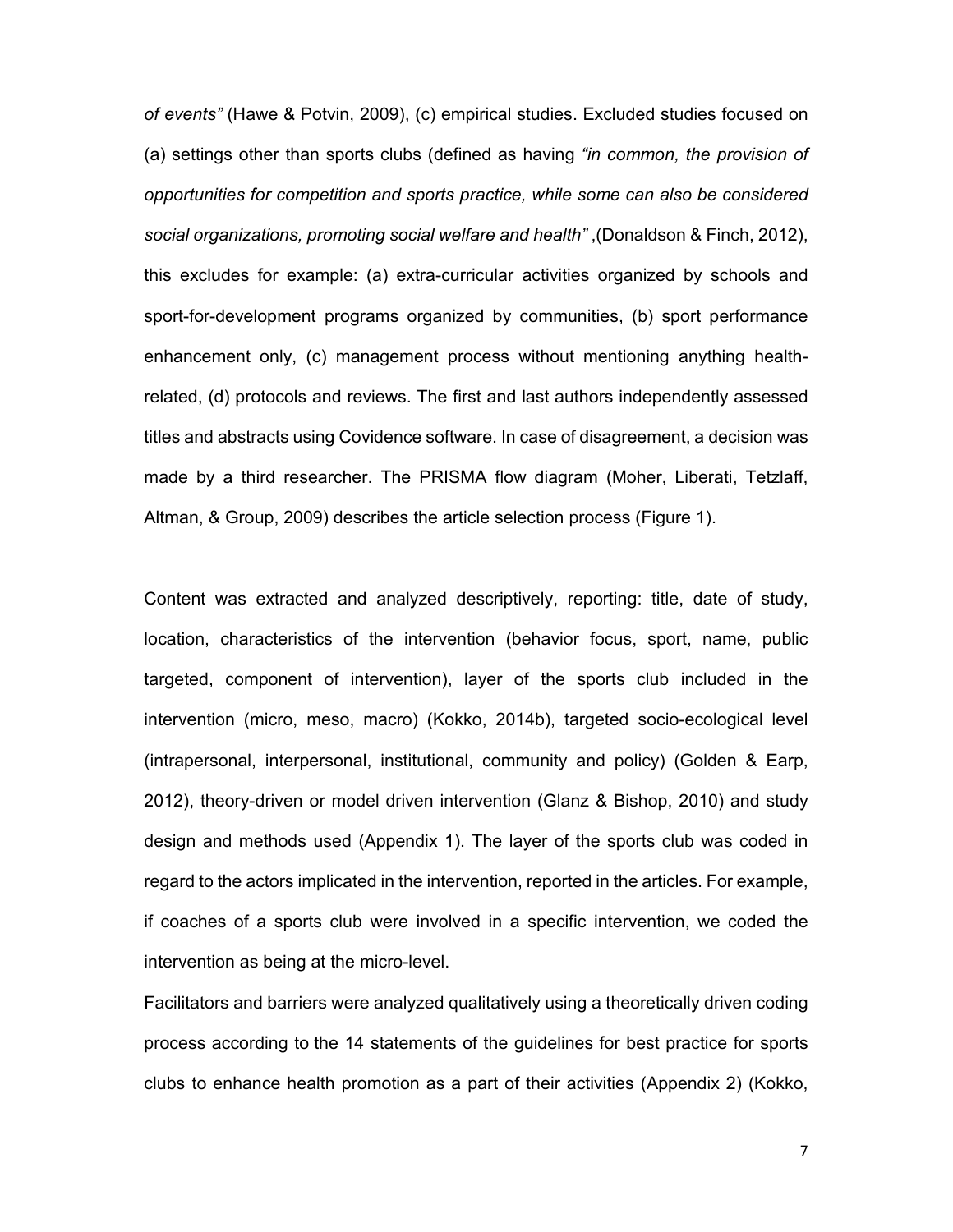2014a). Each facilitator and barrier (both explicitly mentioned as one and interpreted as one) identified represented a meaning unit, which was classified within a statement (Appendix 2), and used to reformulate the previously generated guidelines for best practice in sports clubs. As an example of the coding process, the quote "*communicating the roles and responsibilities of all groups involved in the program was important for ensuring partnership programs were implemented*" (Casey et al., 2009; p. 138) was categorized together with other contributing meaning units into statement 7: "Collaborate with other clubs" (Kokko, 2014a) and then modified to become: "Collaborate with other agencies (clubs, health agencies and practitioners), by a building common culture (trust, recognition, shared time) and a process for collaboration (clear roles, shared experiences, contract specification, evaluation of results, power balance between partners)".

### **RESULTS**

#### **Descriptive Analysis**

Overall, a total of 58 studies were included in this literature review (Figure 1 and Appendix 1). Almost half of the articles were based in Australia, followed by England, USA and Canada (Table 1). Only two multi-country articles were found, comparing countries in Europe. Publication dates started in 1995 and proceeded thereafter with 2 articles before 2000, 32 between 2011 and 2015 and 9 in 2016 and the beginning of 2017 (Table 1). The most common sport settings studied were soccer and rugby or its regional variation. The target group for the intervention was principally sport participants (n=24 studies) without specifying target group or age. The most targeted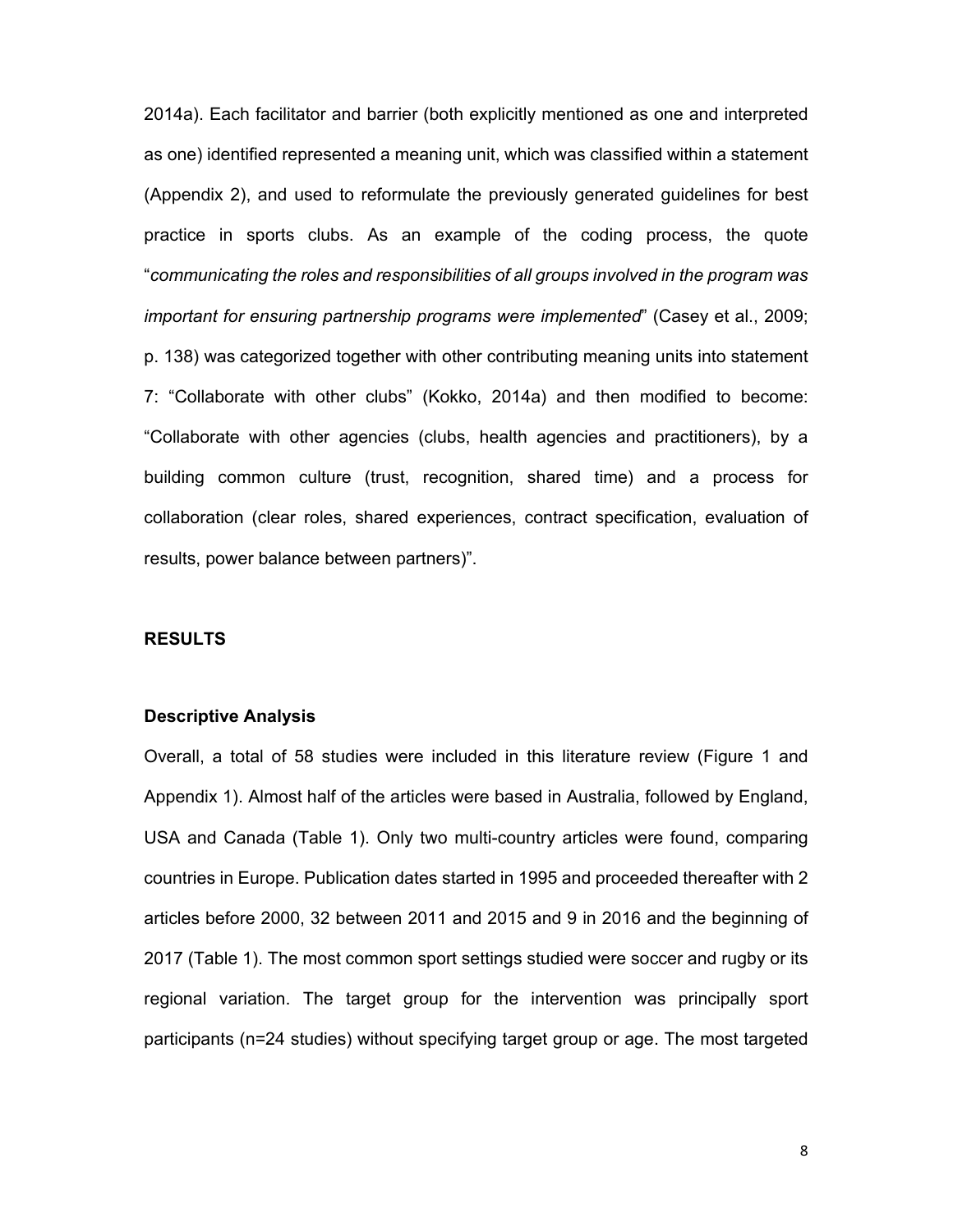behaviors were alcohol (n=10 studies) and increasing physical activity or sport participation for health benefits (n=9 studies) (Table 1).

### **Application of the settings-based approach**

The reviewed studies included 33 unique interventions, with one being cited five times (the Good sports program, cf. Rowland, Allen, & Toumbourou, 2012a) and two others twice (Healthway, cf. Giles-Corti et al., 2001 and Community Sport Program, cf. Marlier, Cardon, De Bourdeaudhuij, & Willem, 2014). The interventions were mostly delivered at an intrapersonal level (n=29 studies) followed by institutional, interpersonal, community and policy based programs. Some interventions acted on more than one level (Bruun et al., 2014; Geidne, Quennerstedt, & Eriksson, 2013a). Two of the studies (Lane, Murphy, Donohoe, & Regan, 2017; Reilly et al., 2011) were interventions that included several initiatives on all levels (Table 2).

The interventions on the intrapersonal level often consisted of increasing participation in a particular sport together with some sort of health education for the players involved (McConkey, Dowling, Hassan, & Menke, 2013; Tighe & McKay, 2012). The interpersonal interventions included health education for coaches, parents or families (Gianotti, Hume, & Tunstall, 2010; Larsen et al., 2015) while institutional approaches targeted club officials or staff through, for example, training for policy implementation for responsible alcohol serving practices (Rowland, Allen, & Toumbourou, 2012b) and organizational change strategies (Crisp & Swerissen, 2003).

Interventions that had a community level component focused, for example, on implementing cross-sector partnerships, capacity-building strategies and awareness campaigns (Marlier et al., 2014; Misener & Misener, 2016). The only explicitly policy focused intervention was a system-wide health promotion program directed at State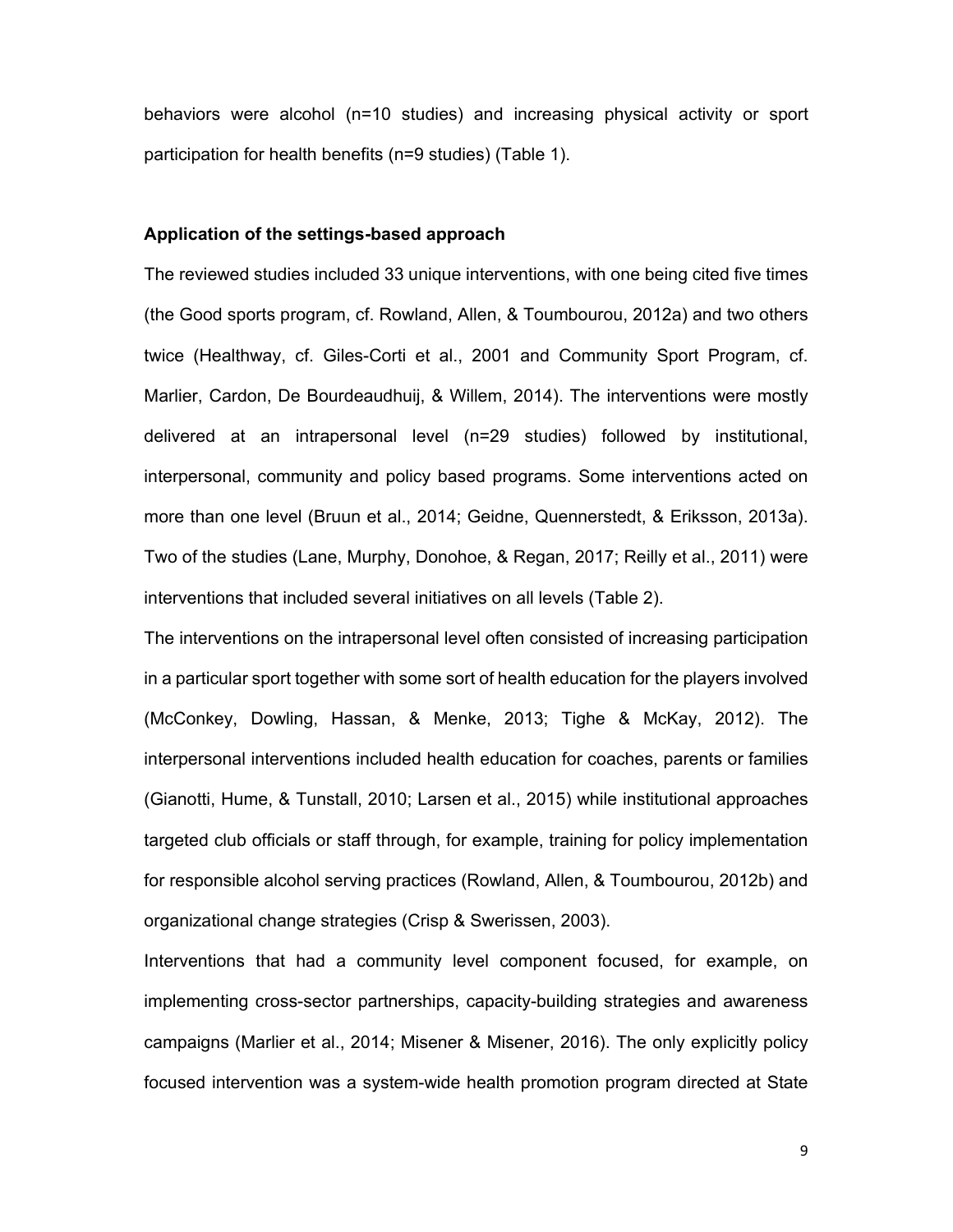sporting organizations (Casey, Harvey, Eime, & Payne, 2012). The majority of the studies reported interventions on a single layer, principally the macro and micro elements of the sports club (n=42 studies) (Table 2). More than half (n=35 studies) of the included studies did not use a specific theory- or model- based intervention. The most common theories used were the settings-based approach, socio-ecological model and behavioral ecological theory (Table 2).

### **Study design and methods**

In the reviewed studies, eight were controlled pre- and post-trials (with five randomized), nine were pre- and post-studies (one of them qualitative) and 41 were cross-sectional and included process evaluations, quantitative and qualitative studies and case studies (Appendix 1). The outcomes of the interventions were measured principally through qualitative data collection methods ( $n = 21$  studies). Seventeen studies used un-validated questionnaires or surveys, and a further eight used validated self-reported measures of health (e.g., self-esteem, quality of life, physical activity). Only two studies (Casey et al., 2012; Lane et al., 2017) used validated measures of HP (HP-SAT and HPSC-index). Seven studies principally collected data on the implementation process and three gathered objective measurements of behavior (e.g., rate of alcohol in blood, birth rate).

## **Facilitators and barriers**

The reformulated statements, based on the content of the meaning units in the included studies, are presented in Figure 2 (for details: Appendix 2). Statement 1 covered the sports clubs' will to practice health promotion in their clubs. Our results have shown that 'will' can be described as sports clubs and personal previous experiences and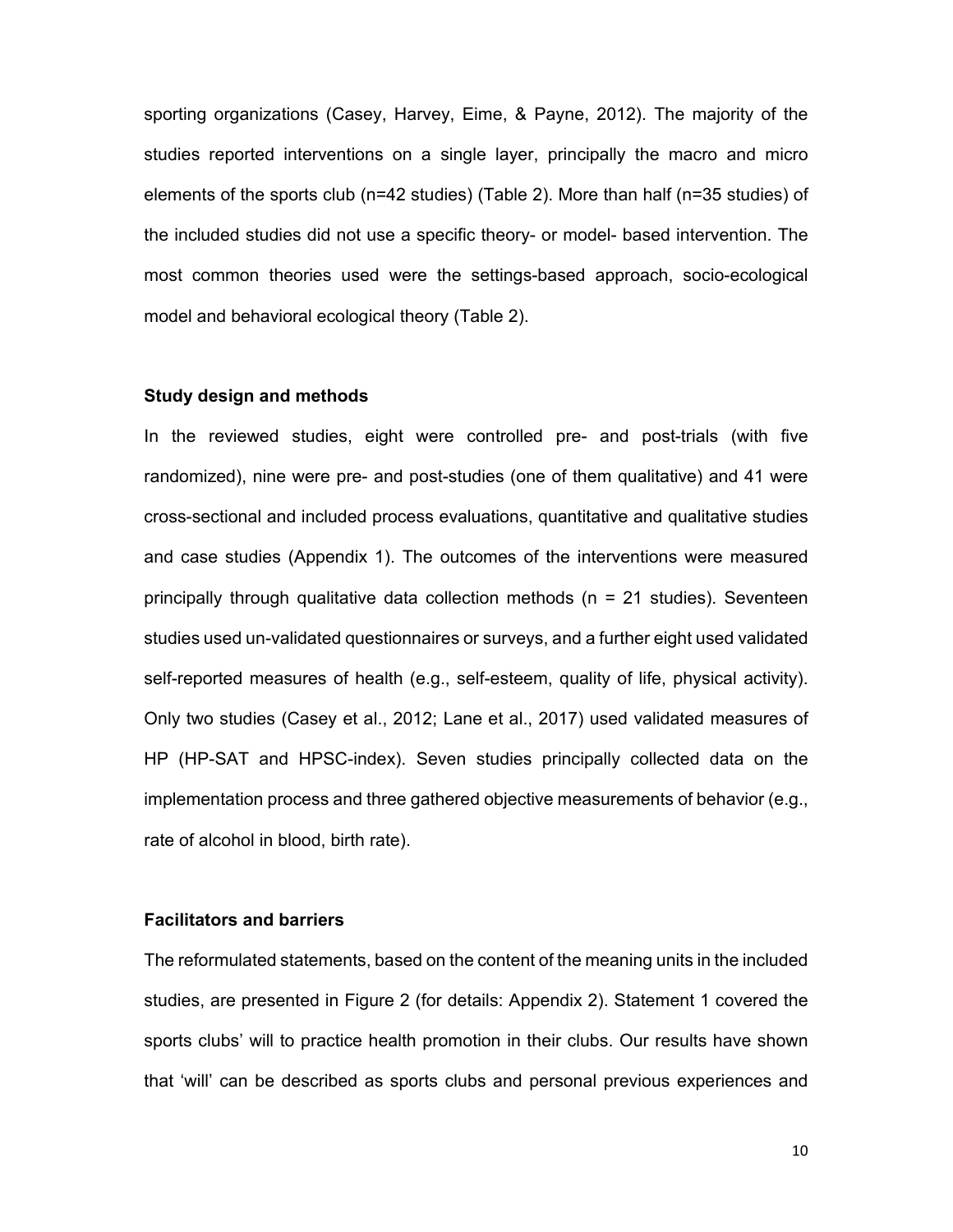endorsement, organizational readiness and rationale. Statement 2 described the importance of writing down the aims in a "language of sport". Our empirical data clarified this last concept, defining it as having a positive message (stemming from positive psychology and a salutogenic approach), but also taking the culture of the club and social inequalities into account. To prioritize the most relevant HP aims, as statement 3 entails, had to be done with some strategy, such as the socio-ecological model and had to relate to the sports clubs' identity. The financial and human resources of a sports club, targeted in statement 4, can be quite diverse between organizations. Financial resources can be both subsidiary as well as sponsorship and the human resources often consist of both paid and volunteer staff often with substantial turnover. Statement 5 focused on the importance of role models and was modified as empirical work describing the importance of time allotment and being recognized as a leader of the development process. Statement 6 was reformulated to include processes by which to engage all of the club officials. Here, a bottom-up approach focusing on trust and shared interests was added from the included studies. Statement 7, regarding collaboration with other clubs, has been extended to include collaboration with related external partners, clarifying the complex process of collaboration, by adopting clear roles and a power balance. The importance of taking costs, time but also enjoyment into account when evaluating the feasibility of HP aims has been added to statement 8. Creating a clear implementation plan has been described in more depth, identifying key indicators of this process (e.g., target population, funding mechanism, core objectives) in statement 9. To communicate the intervention internally (statement 10) can be helped if the message is clear, explicit and inclusive as well as visible to both internal and external actors. Strategies to motivate the coaches regarding the importance of HP (statement 11) have been added, like fostering interpersonal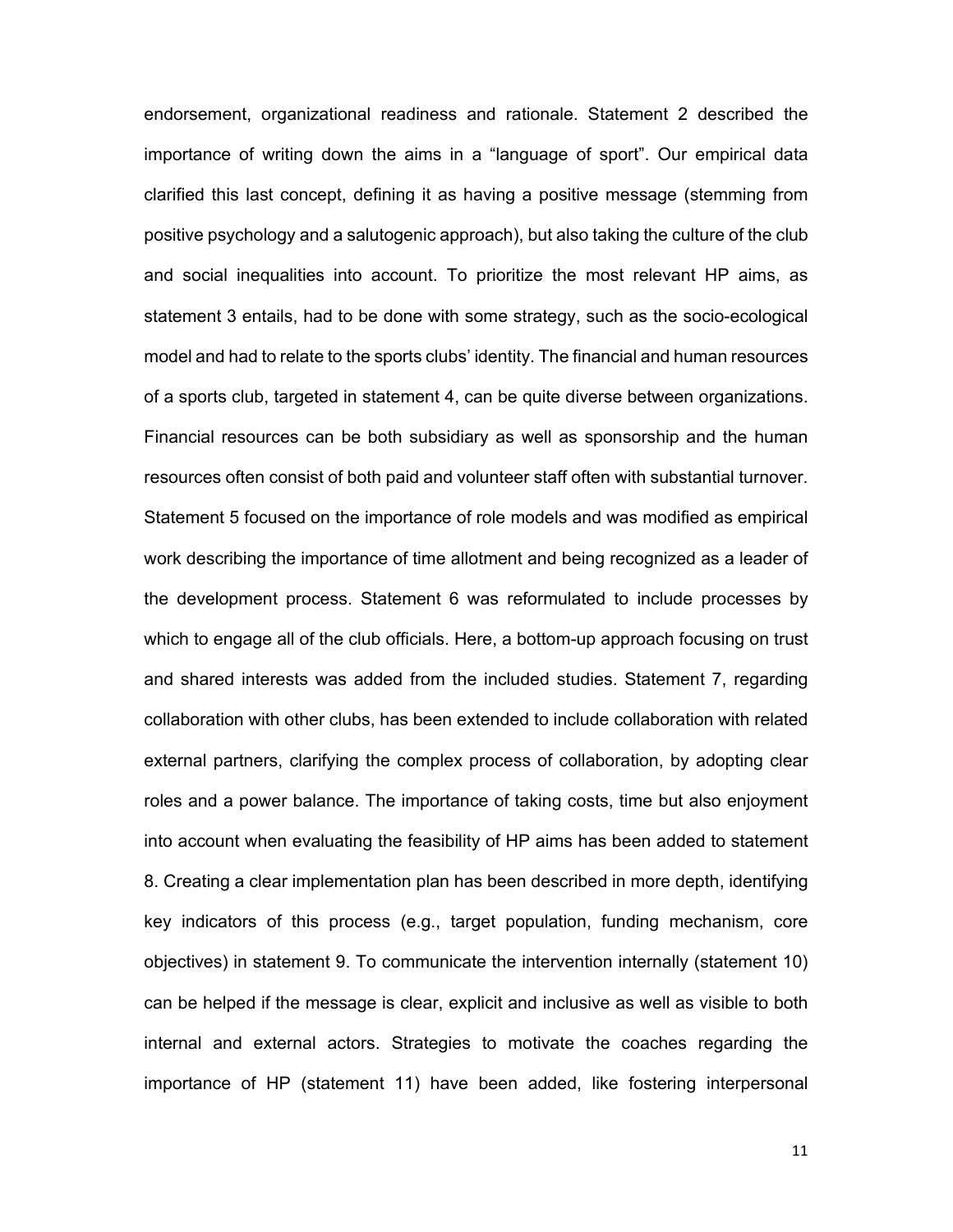relationships, autonomy, sense of ownership and career opportunities. Also, criteria describing coach education, such as varying support and strategies, using a participatory approach and focusing on specificity of the public coached have been included in statement 12. Monitoring (statement 13) and evaluation (statement 14) has to be integrated into daily practice, valuing a small win philosophy and long-term vision, in order to refine future planning.

#### **DISCUSSION**

The present systematic mapping review analyzed how the settings-based approach is applied through HP interventions within sport clubs and mapped facilitators and barriers for sports clubs to become health-promoting settings (Kokko, 2014b).

The analysis of 58 studies has revealed several gaps in the literature. First, the majority of the research reviewed is based in Australia and Europe, with only two multi-country studies. Such results limit an understanding how cultures and sport systems impact sports clubs as health-promoting settings in other parts of the world. Secondly, nearly 60% of the interventions were targeted to males in team sport settings (rugby, soccer, multiple team sports). As the relationship between sport participation and health behavior is impacted by the type of sport (Moore & Werch, 2005) and the image of such team sports conveys Bourdieu's Masculine domination (Brown, 2006). Broadening studies to other population groups is needed to better comprehend the impact of the type of sport practice to understand how gender, type of sport and health interact (Robertson, 2003). Thirdly, interventions in almost half of the studies did not differentiate between specific target groups, but targeted sport participants in general, potentially questioning the specificity of sports and physical activity promotion within sport clubs (Geidne & Jerlinder, 2016) and subsequently if sports clubs are recognized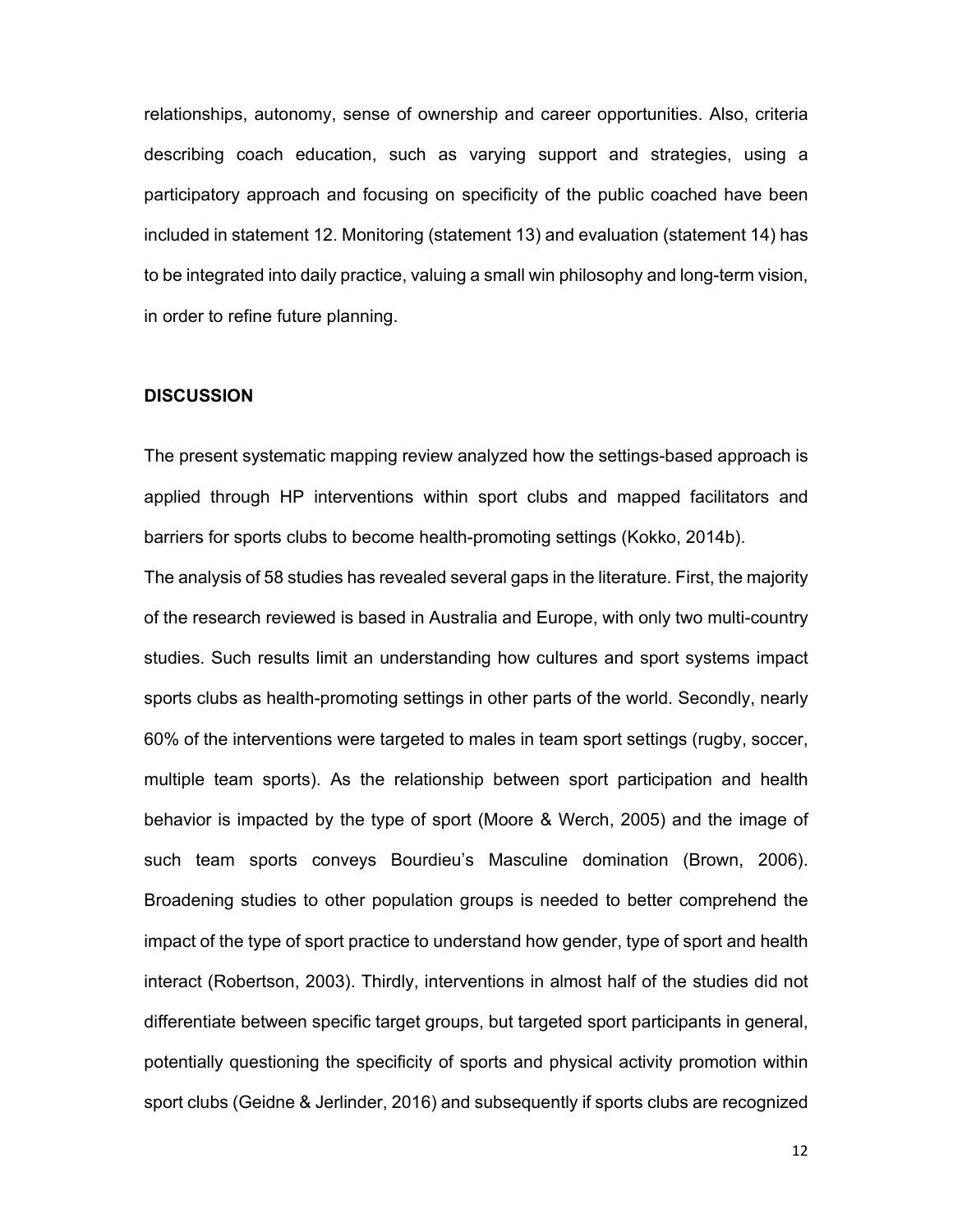as a context for the promotion of adapted physical activity or sports-for-all. Fourthly, most of the interventions focused on a single health behavior, in one layer of the sports club and mostly on intrapersonal level rather than adopting a whole setting approach to HP, which could lead to lack of change in the structure and ethos of sport clubs. Fifth, two thirds of the studies were descriptive and the majority did not use validated measurements, confirming the lack of controlled designs noted in in previous literature reviews (Priest et al., 2008a, 2008b) and the challenges associated with conducting randomized controlled trials in sports clubs, due to the tendency for HP interventions to be implemented by actors and not researchers (Baxter, Killoran, Kelly, & Goyder, 2010). It must also be noted that there is a paucity of validated HP measurement tools within sports clubs, with only two validated scales at the macro-layer, the HPSC-index (Kokko, 2009) and the HP-SAT (Casey, Harvey, Eime, & Payne, 2011). Therefore, most included studies missed the opportunity to fulfill the challenge of capturing health and behavior change as well as the interactive and reinforcing determinants in the community setting that may impact the effectiveness of the intervention (Golden & Earp, 2012). Furthermore, the absence of rigorous evaluation limits the assessment of effectiveness and may result in interventions with possible negative outcomes being used (Beckman, Svensson, Geidne, & Eriksson, 2017; Liddle, Deane, & Vella, 2017).The lack of evaluation of the implementation process could hinder the identification of facilitators and barriers, as well as understanding how interventions fit in the sports club setting in regard to contextual factors and transferability (Green & Kreuter, 2005).

The application of the settings-based approach in sports clubs is at an early stage. Due to complexity, e.g. several levels, of the settings-based approach, it has been previously noted, that many HP initiatives work separately or with limited focus, rather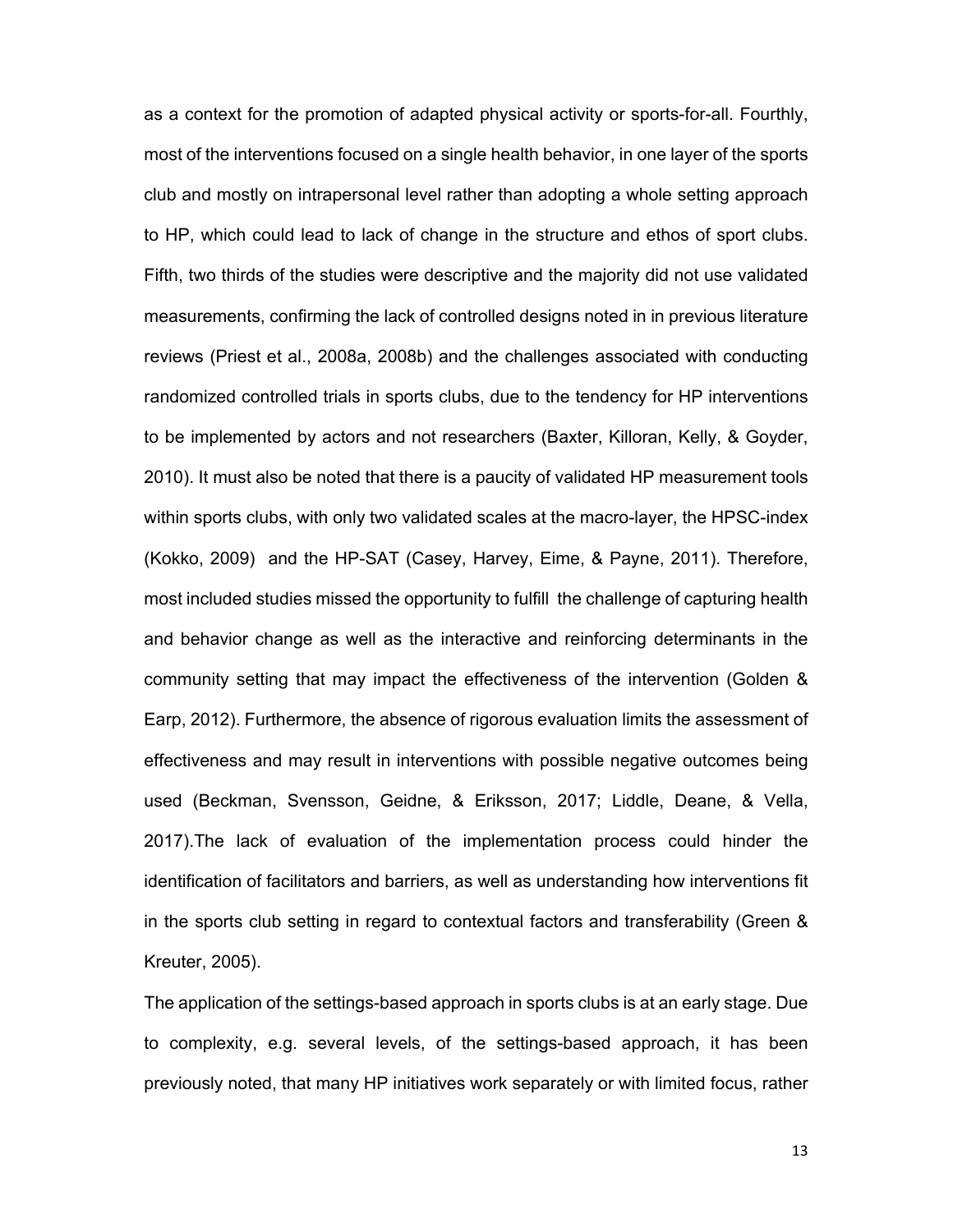than with comprehensive aims and means (Whitelaw et al., 2001). Similar conclusions can be drawn by this present work, as interventions were mostly implemented at one level (intrapersonal), on one layer and the empirical use of the settings-based approach was not well implemented. The challenge of becoming a health-promoting sports club is a long term achievement, where HP interventions can be the first steps to achieve a whole setting approach. Efforts are needed to improve practitioners' confidence in sports clubs as health-promoting settings (Poland, Green, & Rootman, 1999; Van Hoye, Sarrazin, Heuzé, & Kokko, 2015), for example how to make separate HP initiatives a part of a settings-based approach (Whitelaw et al., 2001). Geidne (2012) argues, that HP in settings can be thought of as an early stage of the development of a health-promoting setting, considering a small win philosophy, where "one small win may seem unimportant, but a series of small wins 'reveals a pattern that may attract allies, deter opponents, and lower resistance to subsequent proposals" (Corti, J. Holman, Donovan, Frizzell, & Carroll, 1995, p. 194)

As mentioned, the interventions included were mostly implemented at the intrapersonal level, targeting sport participants directly. A previous literature review on health interventions has shown that interventions focusing on structural changes and provision of resources reduced health inequalities, whereas interventions focused on intrapersonal factors were less effective in taking social inequalities into account (Lorenc, Petticrew, Welch, & Tugwell, 2013). Moreover, nearly three quarters of the interventions targeted only one layer, where evidence has shown that multilayer interventions are more effective (Jackson et al., 2006). In other settings, like schools, at least two levels have been targeted (Richard, Gauvin, & Raine, 2011), but this is evidently not the case in sports clubs. The focus on the intrapersonal level slows down the understanding about the interactions between interconnected individual and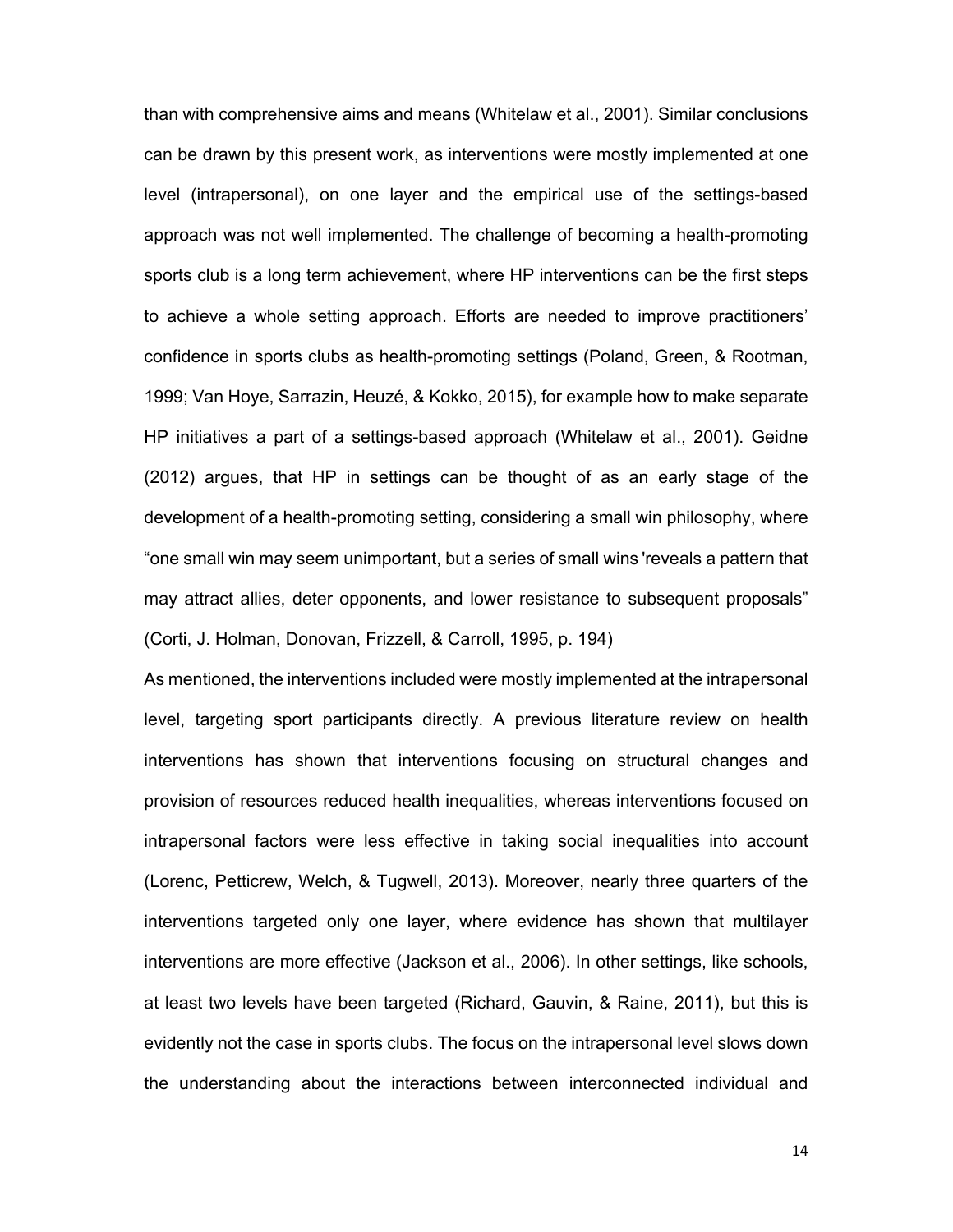contextual factors (Golden & Earp, 2012) and prohibits the implementation of a settings-based approach in sports clubs (Kokko, 2014b). Despite this, interventions focusing on more than three levels have all been conducted since 2011 (cf. Bruun et al., 2014; Geidne et al., 2013a; Lane, Murphy, Donohoe, & Regan, 2016). In addition, the overall number of published articles has increased, showing progression in the development of a thorough settings-based approach in sports clubs.

In reality, this approach is recent within sport clubs (Kokko, 2014b), thus the empirical application and understanding in intervention implementation is lacking. Considering that sports clubs are settings principally based on volunteer work with a core business centred on sports, (Kokko, Kannas, Villberg, & Ormshaw, 2011) the feasibility of a settings-based approach at each level and layer is currently limited. This issue is further compounded by the fact that sports clubs lack criteria to evaluate what is needed for them to become health-promoting settings. The reformulated guidelines of this study add some clarity in sections such as relevant tools, methods and actors that can be used in the sports clubs setting. This is important because all sports clubs begin from their unique starting point and the guidelines will be relevant to the sports clubs if they can identify with them.

Theoretically based guidelines have been published to help support the implementation of the settings-based approach within sports clubs (Kokko, 2014b). The present review has added practical examples of strategies that have worked in previous HP interventions, which helped to give more context to the guidelines and a better understanding about the fit of HP interventions into sports settings (Green & Kreuter, 2005), even taking diversity into account. The aim for all sports clubs may not be to fulfill the guidelines in total but to strive for them in a way that makes sense for each particular organization. This can help sports clubs develop beyond implementing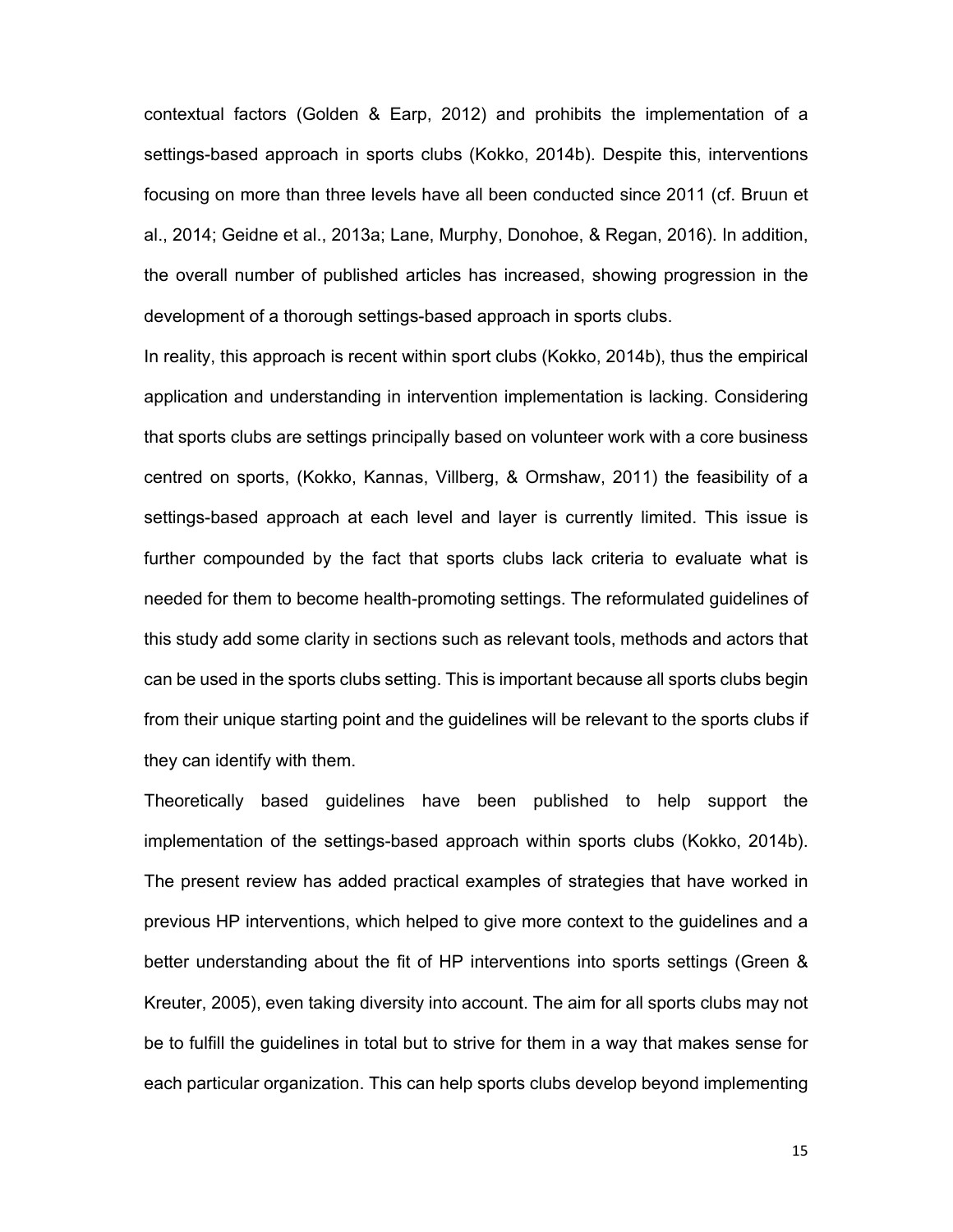separate HP initiatives to evolve into a health-promoting setting. The challenges associated with the volunteer intensive nature of community sport and the context, structure and organization of local-level sport and clubs (Kokko et al., 2016) force sports clubs to start from different levels and with different ambitions. Or, as Kokko and colleagues (2016) stated, "the current status of HPSC development and research shows a transition from a generic HP in settings approach to a more specific to sports club-based HP – via settings-based HP."

There are also some limitations to this study that should be mentioned. First, sportsbased interventions/sport-for-development program, as well as physical activity programs were not included, because these were initiatives implemented outside the sports clubs setting. However, these types of programs could be used, by communities in cooperation with sports clubs, as a "hook" to get people involved in sports club activities. Second, the review did not measure the effectiveness of interventions, as this work is currently being carried out in a Cochrane review. Third, searching for literature in this field made us realize the overlap between health promotion and sports management literature, where interventions regarding, for example, organizational change could have similar content and outcomes, but be described with different language and with different frameworks and theories framing them. This could have resulted in us missing some interventions concerning, for example, democracy or integration, because they were not framed within health promotion. Related to this is that bottom-up initiatives are less researched than externally driven interventions (Geidne & Jerlinder, 2016). Fourth, in this study we were not able to use the determinants of sports clubs (Kokko et al., 2013), due to a difficulty of identifying how they were defined. Future work is needed to conceptualize the settings-based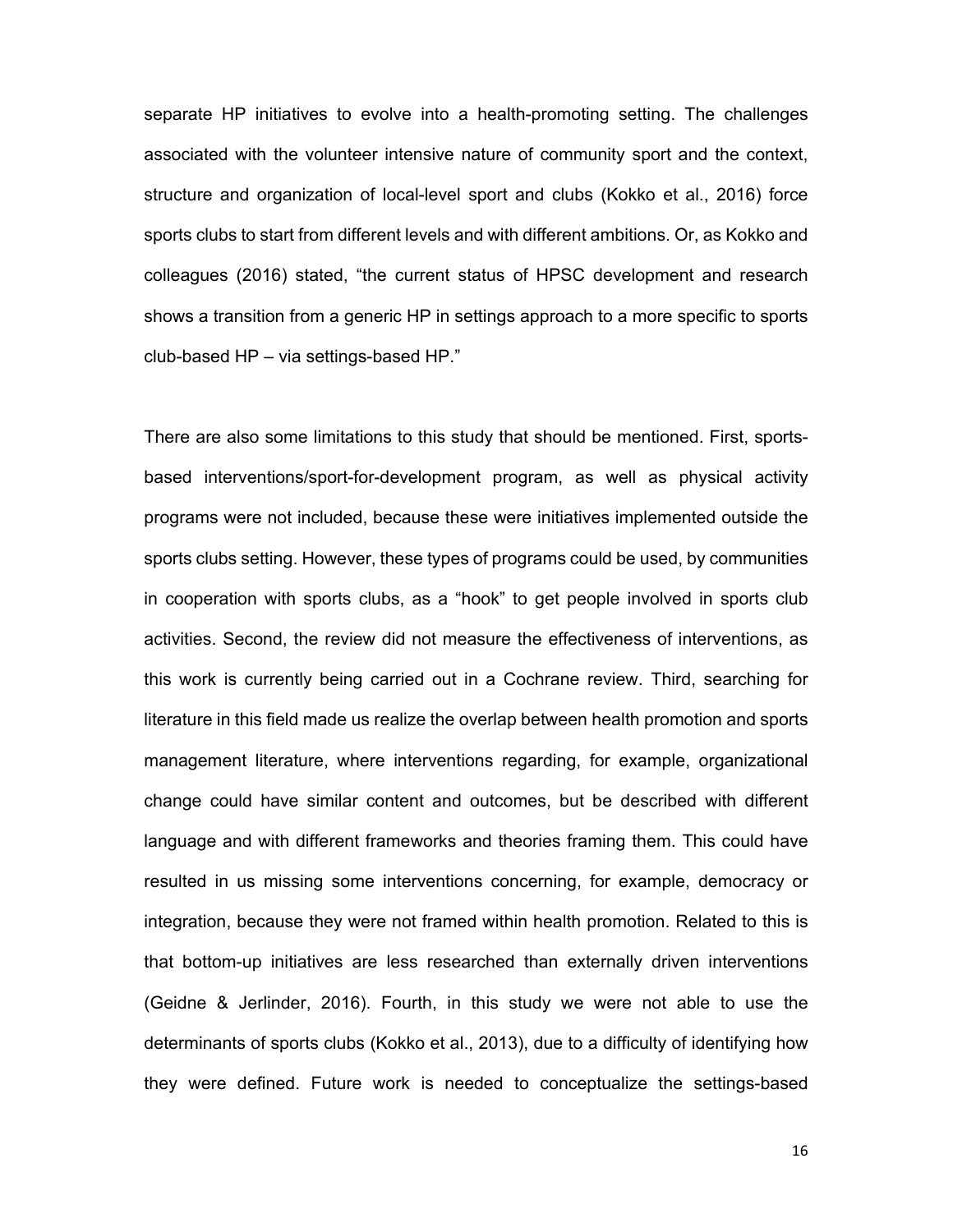approach in a more testable framework, to support and identify the key ingredients of sports clubs as health-promoting settings. Finally, using guidelines developed in a Nordic country for an international sample of studies could be a limitation, but, considering that the content was supported by a majority of Australian studies and also studies from other European countries, made it a strength.

## **CONCLUSION**

The present systematic mapping review analyzed how the settings-based approach is applied through HP interventions within sports clubs and identified key facilitators and barriers for successful implementation of the settings-based approach in sports clubs. The results identified several gaps: (1) most research represents Australian and European cultures and sport systems; (2) interventions were principally tested on males in team sports; (3) most studies focused on sports participants with limited engagement with specific population groups; (4) interventions focused on a single behavior rather than global health promotion (5) study designs were principally descriptive and lacked validated measurements. Future research should seek more diversity in terms of a wider geographical reach, type of sport and participants targeted, but also a more comprehensive approach towards HP, as well as more rigorous evaluation methods. As in other settings, sports clubs implement HP initiatives, but, they do not yet use a settings-based approach to HP As stated previously (Kokko, 2014b), the process is at an early stage and actors need to build on a small win philosophy to develop a long-term vision. The revised guidelines could help sports clubs with implementation and testing of the settings-based approach to HP.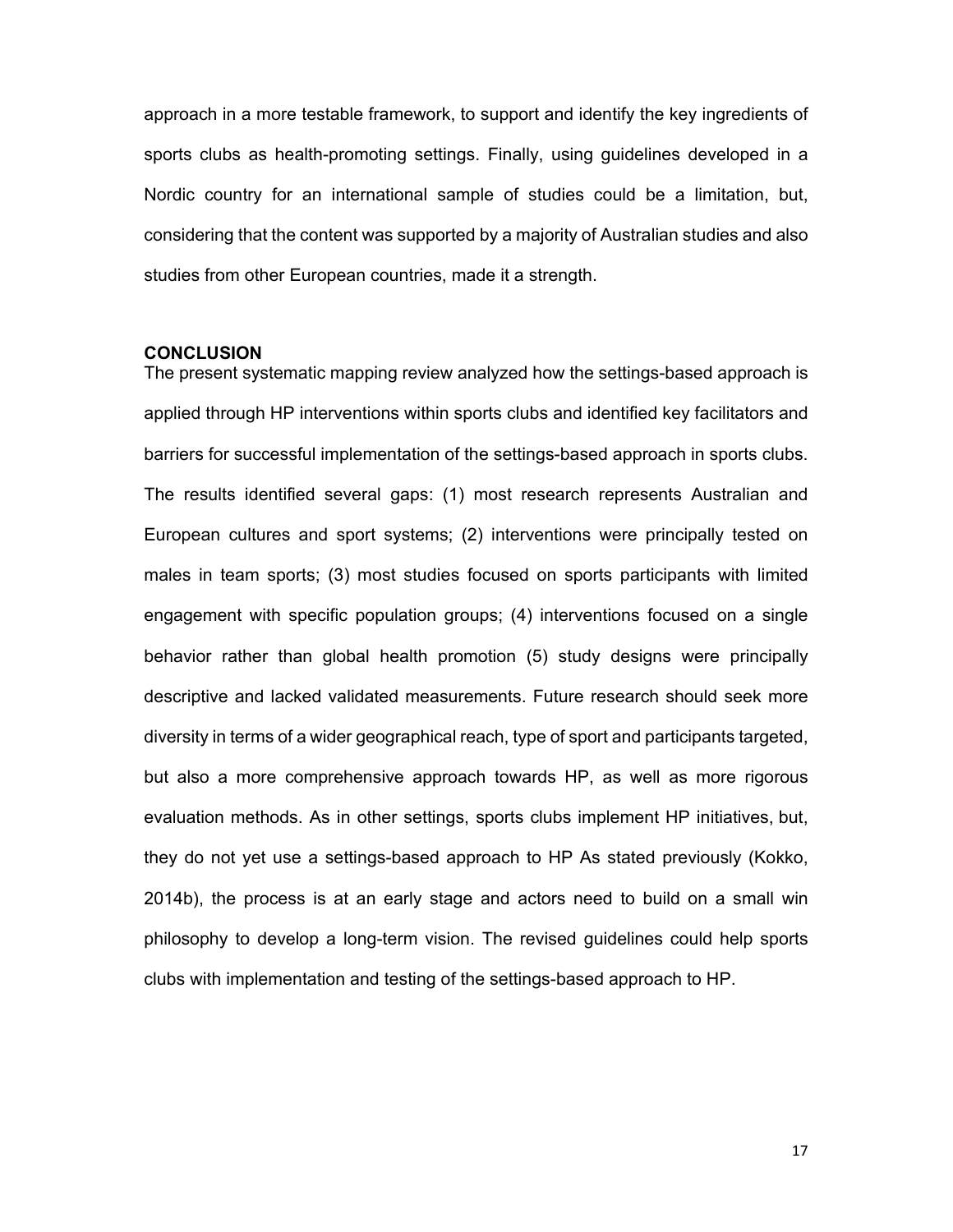#### **REFERENCES**

- Alsarve, D. (2017). Addressing gender equality: enactments of gender and hegemony in the educational textbooks used in Swedish sports coaching and educational programmes. *Sport, Education and Society*, 1‐13.
- Baxter, S., Killoran, A., Kelly, M., & Goyder, E. (2010). Synthesizing diverse evidence: the use of primary qualitative data analysis methods and logic models in public health reviews. *Public Health, 124*(2), 99‐106.
- Beckman, L., Svensson, M., Geidne, S., & Eriksson, C. (2017). Effects on alcohol use of a Swedish school‐ based prevention program for early adolescents: a longitudinal study. *BMC Public Health, 17*(1), 2. doi:10.1186/s12889‐016‐3947‐3
- Brown, D. (2006). Pierre Bourdieu's "Masculine Domination" thesis and the gendered body in sport and physical culture. *Sociology of Sport Journal, 23*(2), 162‐188.
- Bruun, D. M., Bjerre, E., Krustrup, P., Brasso, K., Johansen, C., Rørth, M., & Midtgaard, J. (2014). Community‐based recreational football: a novel approach to promote physical activity and quality of life in prostate cancer survivors. *International journal of environmental research and public health, 11*(6), 5567‐5585.
- Casey, M., Harvey, J., Eime, R., & Payne, W. (2011). The test-retest reliability of a health promotion assessment tool in sport. *Annals of Leisure Research, 14*(4), 304‐324. doi:10.1080/11745398.2011.639340
- Collins, M. (2004). Sport, physical activity and social exclusion. *Journal of Sports Sciences, 22*(8), 727‐ 740. doi:10.1080/02640410410001712430
- Corti, B., J. Holman, C. D. a., Donovan, R. J., Frizzell, S. K., & Carroll, A. M. (1995). Using sponsorship to create healthy environments for sport, racing and arts venues in Western Australia. *Health promotion international, 10*(3), 185‐197.
- De Leeuw, E. (2009). Evidence for Healthy Cities: reflections on practice, method and theory. *Health Promot Int, 24*(suppl 1), i19‐i36.
- Donaldson, A., & Finch, C. F. (2012). Sport as a setting for promoting health. *British Journal of Sports Medicine, 46*(1), 4‐5. doi:10.1136/bjsports‐2011‐090743
- Dooris, M. (2004). Joining up settings for health: a valuable investment for strategic partnerships? *Critical Public Health, 14*(1), 49‐61.
- Eime, R. M., Young, J. A., Harvey, J. T., Charity, M. J., & Payne, W. R. (2013). A systematic review of the psychological and social benefits of participation in sport for children and adolescents: informing development of a conceptual model of health through sport. *Int J Behav Nutr Phys Act, 10*(98), 16.
- Flatz, A., Pfeifer, N., Radtke, T., Kriemler, S., Klerings, I., Wolfenden, L., & von Elm, E. (2016). Interventions implemented through sporting organisations for promoting healthy behaviour or improving health outcomes. *The Cochrane Library*.
- Geidne, S. (2012). *The Non‐Governmental Organization as a Health promoting Setting: Examples from Alcohol Prevention Projects conducted in the Context of National Support to NGOs.* (Doctoral Dissertation), Örebro University,
- Geidne, S., & Jerlinder, K. (2016). How sports clubs include children and adolescents with disabilities in their activities. A systematic search of peer‐reviewed articles. *Sport Science Review, 25*(1‐2), 29‐52.
- Geidne, S., Quennerstedt, M., & Eriksson, C. (2013a). The implementation process of alcohol policies in eight Swedish football clubs. *Health Education, 113*(3), 196‐215. doi:10.1108/09654281311309837
- Geidne, S., Quennerstedt, M., & Eriksson, C. (2013b). The youth sports club as a health-promoting setting: An integrative review of research. *Scandinavian Journal of Public Health, 41*(3), 269‐ 283. doi:10.1177/1403494812473204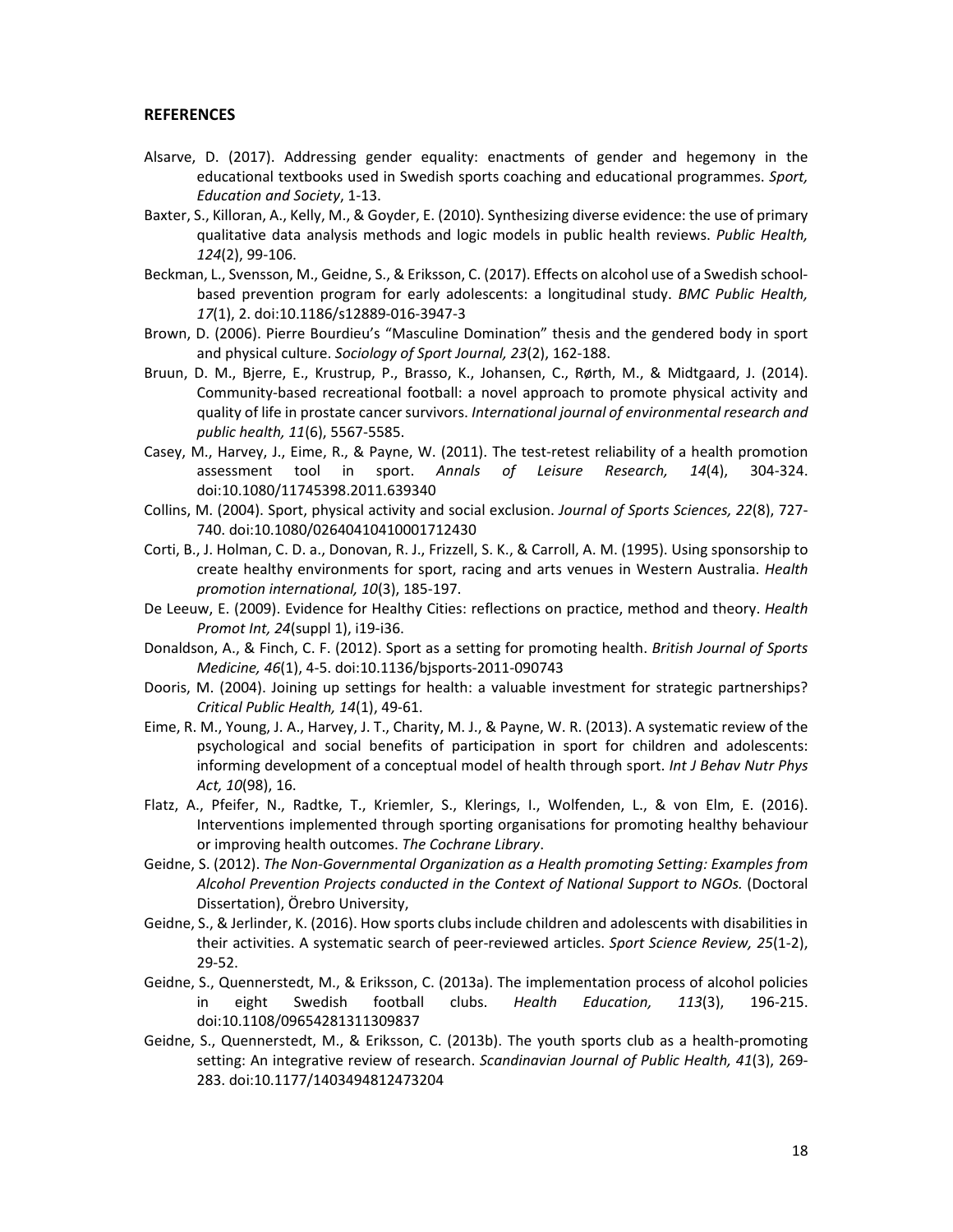- Glanz, K., & Bishop, D. B. (2010). The role of behavioral science theory in development and implementation of public health interventions. *Annual Review of Public Health, 31*, 399‐418.
- Golden, S. D., & Earp, J. A. L. (2012). Social ecological approaches to individuals and their contexts: twenty years of health education & behavior health promotion interventions. *Health Education & Behavior, 39*(3), 364‐372.
- Grant, M. J., & Booth, A. (2009). A typology of reviews: an analysis of 14 review types and associated methodologies. *Health Information & Libraries Journal, 26*(2), 91‐108.
- Green, L. W., & Kreuter, M. W. (2005). Health program planning: An educational and ecological approach.
- Hawe, P., & Potvin, L. (2009). What is population health intervention research? *Can J Public Health, 100*(1), 8‐14.
- Holman, C., Donovan, R. J., Corti, B., Jalleh, G., Frizzell, S. K., & Carroll, A. M. (1997). Banning tobacco sponsorship: replacing tobacco with health messages and creating health-promoting environments. *Tobacco control, 6*(2), 115‐121.
- Jackson, S. F., Perkins, F., Khandor, E., Cordwell, L., Hamann, S., & Buasai, S. (2006). Integrated health promotion strategies: a contribution to tackling current and future health challenges. *Health promotion international, 21*(suppl\_1), 75‐83. doi:10.1093/heapro/dal054
- Johnson, A., & Baum, F. (2001). Health promoting hospitals: a typology of different organizational approaches to health promotion. *Health promotion international, 16*(3), 281‐287.
- Kokko, S. (2014a). Guidelines for Youth Sports Clubs to Develop, Implement, and Assess Health Promotion Within Its Activities. *Health Promotion Practice, 15*(3), 373‐382. doi:10.1177/1524839913513900
- Kokko, S. (2014b). Sports clubs as settings for health promotion: Fundamentals and an overview to research. *Scandinavian Journal of Public Health, 42*(15 suppl), 60‐65. doi:10.1177/1403494814545105
- Kokko, S., Donaldson, A., Geidne, S., Seghers, J., Scheerder, J., Meganck, J., . . . Kannas, L. (2016). Piecing the puzzle together: case studies of international research in health-promoting sports clubs. *Global Health Promotion, 23*(1 Suppl), 75.
- Kokko, S., Green, L. W., & Kannas, L. (2014). A review of settings-based health promotion with applications to sports clubs. *Health promotion international, 29*(3), 494.
- Kokko, S., Kannas, L., Villberg, J., & Ormshaw, M. (2011). Health promotion guidance activity of youth sports clubs. *Health Education, 111*(6), 452‐463. doi:10.1108/09654281111180454
- Lane, A., Murphy, N., Donohoe, A., & Regan, C. (2016). Health promotion orientation of GAA sports clubs in Ireland. *Sport in Society*, 1‐9. doi:10.1080/17430437.2016.1173920
- Liddle, S. K., Deane, F. P., & Vella, S. A. (2017). Addressing mental health through sport: a review of sporting organizations' websites. *Early Intervention in Psychiatry, 11*(2), 93‐103.
- Lorenc, T., Petticrew, M., Welch, V., & Tugwell, P. (2013). What types of interventions generate inequalities? Evidence from systematic reviews. *J Epidemiol Community Health, 67*(2), 190-193.
- Moher, D., Liberati, A., Tetzlaff, J., Altman, D. G., & Group, P. (2009). Preferred reporting items for systematic reviews and meta‐analyses: the PRISMA statement. *PLoS medicine, 6*(7), e1000097.
- Moore, M. J., & Werch, C. E. (2005). Sport and physical activity participation and substance use among adolescents. *Journal of Adolescent Health, 36*(6), 486‐493.
- Musselman, J. R., & Rutledge, P. C. (2010). The incongruous alcohol‐activity association: Physical activity and alcohol consumption in college students. *Psychology of Sport and Exercise, 11*(6), 609‐618.
- Noblet, A. (2003). Building health promoting work settings: identifying the relationship between work characteristics and occupational stress in Australia. *Health promotion international, 18*(4), 351‐ 359.
- Nutbeam, D. (1998). Health promotion glossary1. *Health promotion international, 13*(4).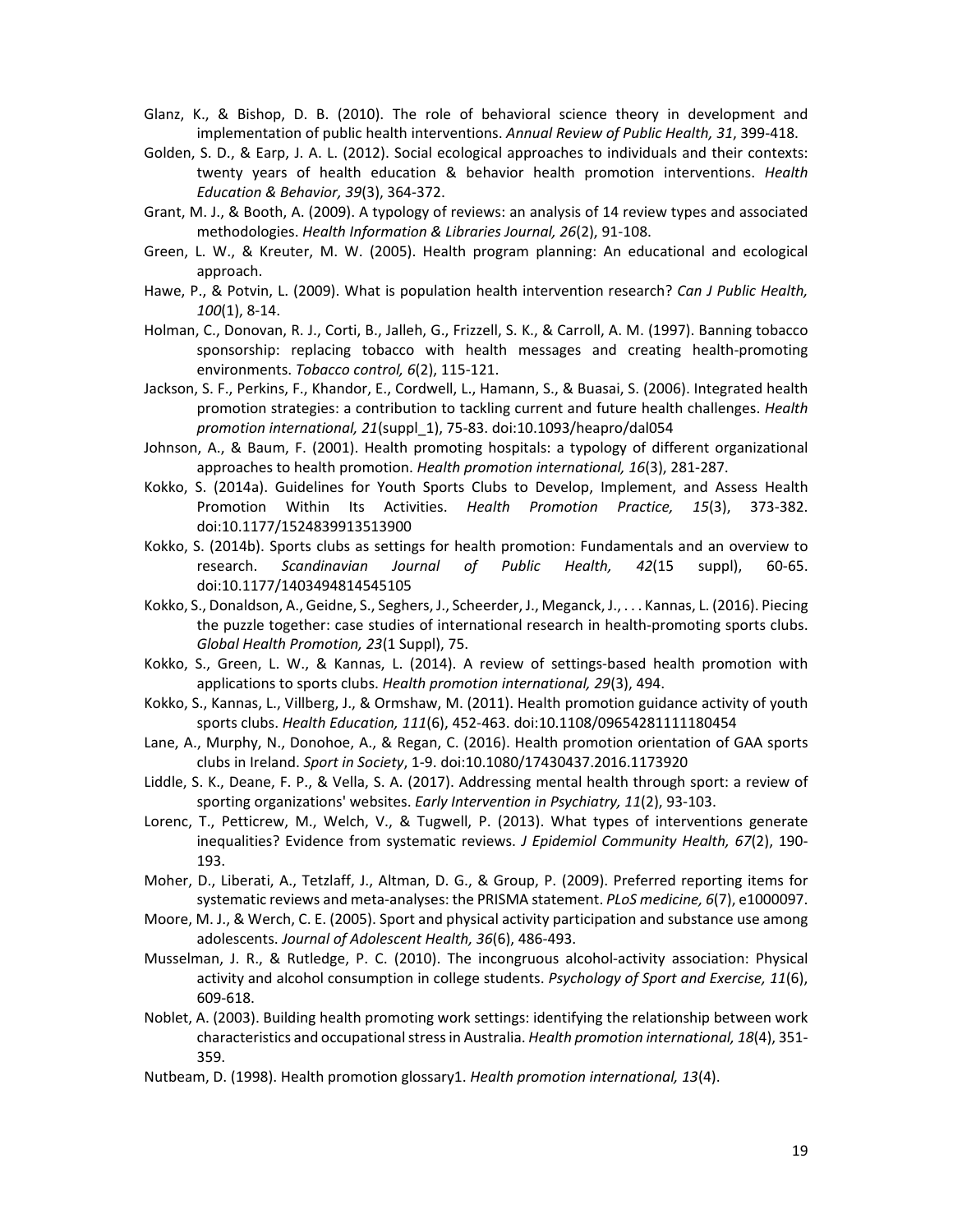- O'Donovan, G., Blazevich, A. J., Boreham, C., Cooper, A. R., Crank, H., Ekelund, U., . . . Gill, J. M. (2010). The ABC of Physical Activity for Health: a consensus statement from the British Association of Sport and Exercise Sciences. *Journal of Sports Sciences, 28*(6), 573‐591.
- Poland, B. D., Green, L. W., & Rootman, I. (1999). *Settings for health promotion: linking theory and practice*: Sage Publications.
- Priest, N., Armstrong, R., Doyle, J., & Waters, E. (2008a). Interventions implemented through sporting organisations for increasing participation in sport. *Cochrane Database of Systematic Reviews, 3*.
- Priest, N., Armstrong, R., Doyle, J., & Waters, E. (2008b). Policy interventions implemented through sporting organisations for promoting healthy behaviour change. *Cochrane Database Syst Rev, 3*.
- Rees, R., Kavanagh, J., Harden, A., Shepherd, J., Brunton, G., Oliver, S., & Oakley, A. (2006). Young people and physical activity: a systematic review matching their views to effective interventions. *Health Education Research, 21*(6), 806‐825.
- Rhodes, R. E., Janssen, I., Bredin, S. S., Warburton, D. E., & Bauman, A. (2017). Physical activity: Health impact, prevalence, correlates and interventions. *Psychology & Health*, 1‐34.
- Richard, L., Gauvin, L., & Raine, K. (2011). Ecological models revisited: their uses and evolution in health promotion over two decades. *Annual Review of Public Health, 32*, 307‐326.
- Robertson, S. (2003). 'If I let a goal in, I'll get beat up': contradictions in masculinity, sport and health. *Health Education Research, 18*(6), 706‐716.
- Sullivan, J., Bretschneider, J., & McCausland, M. P. (2003). Designing a leadership development program for nurse managers: an evidence‐driven approach. *Journal of Nursing Administration*, *33*(10), 544‐549.
- Van Hoye, A., Sarrazin, P., Heuzé, J.‐P., & Kokko, S. (2015). Coaches' perceptions of French sports clubs: Health‐promotion activities, aims and coach motivation. *Health Education Journal, 74*(2), 231‐ 243. doi:10.1177/0017896914531510
- Warburton, D. E., Nicol, C. W., & Bredin, S. S. (2006). Health benefits of physical activity: the evidence. *Canadian medical association journal, 174*(6), 801‐809.
- Whitelaw, S., Baxendale, A., Bryce, C., MacHardy, L., Young, I., & Witney, E. (2001). 'Settings' based health promotion: a review. *Health promotion international, 16*(4), 339‐353.
- WHO. (1986). *Ottawa Charter for Health promotion*.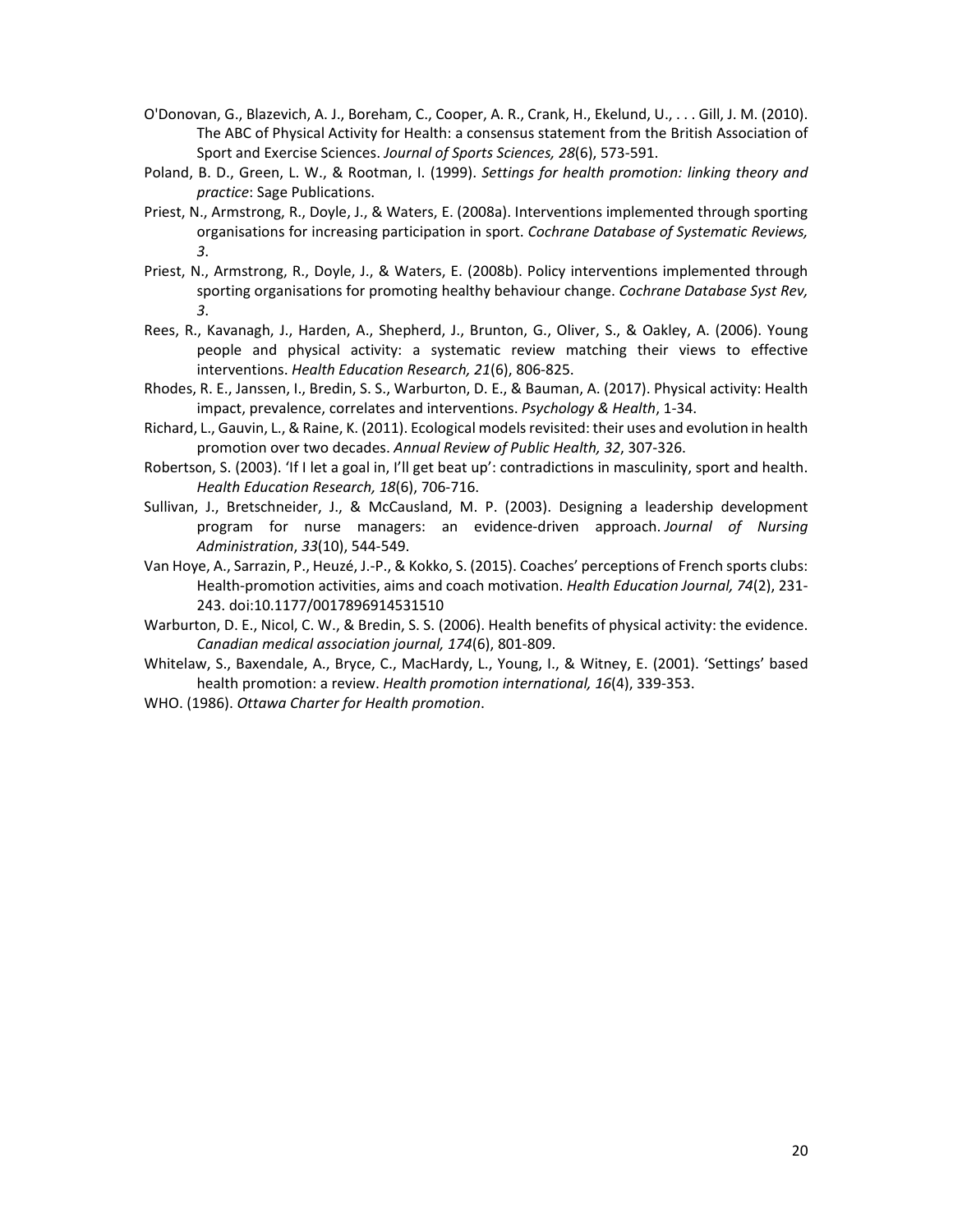## **Figures and tables**



Figure 1: PRISMA diagram for study selection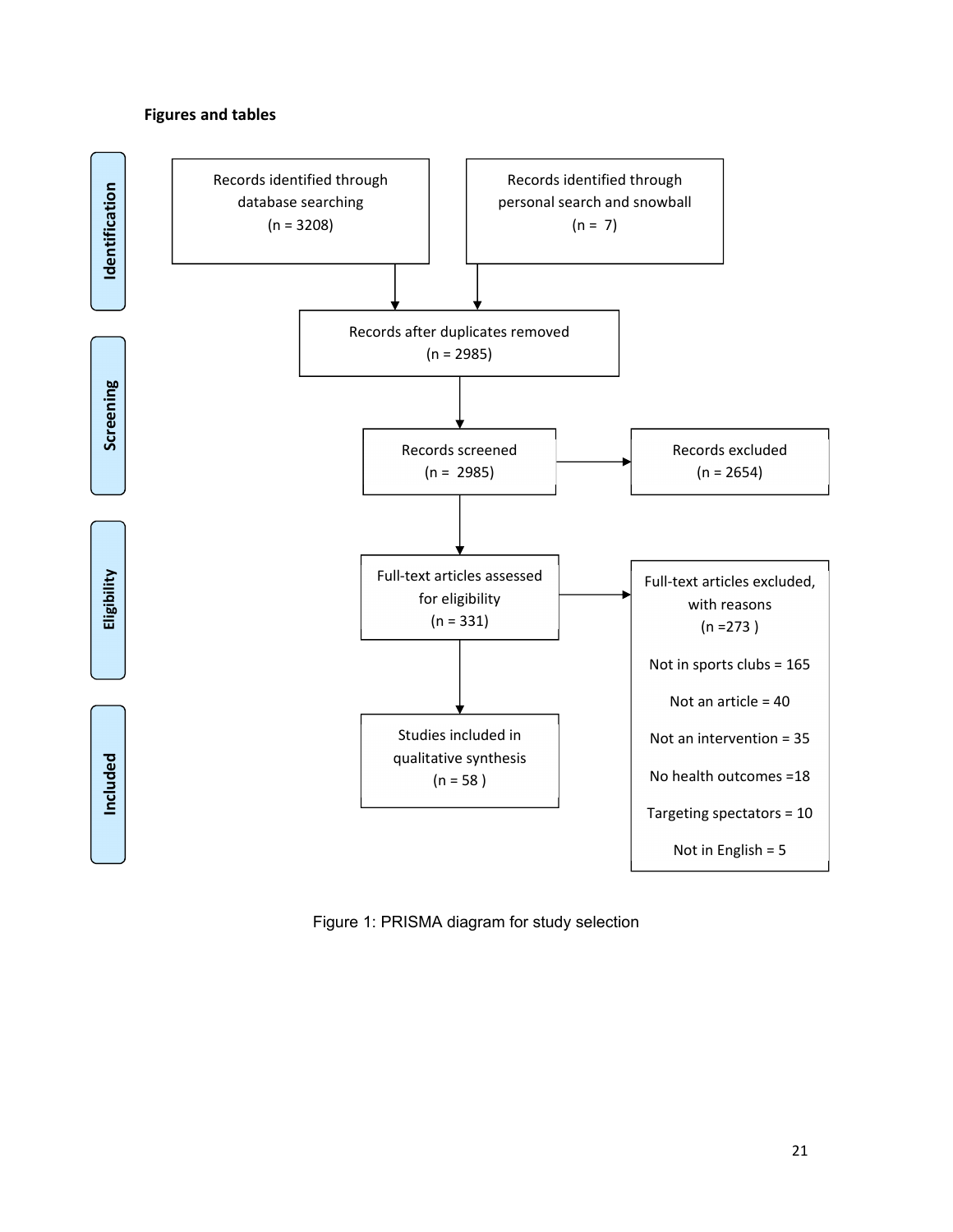1) Determine sport club previous experience in HP, organizational readiness, rationale and club sense of endorsement on engaging in HP in your club

2) Turn health promotion aims into a written form, with positive messages, adapted to sport language, culture and HP representation of club, taking social inequalities into account

3) Consider strategies based on the socio-ecological model and enhance sports clubs sense of belonging to define the most relevant HP aims

4) Consider financial (subsidiarity, sponsorship), human (volunteer time, staff turnover) and capacity building resources to invest in the health promotion development work

5) Designate a certain person with time (ex. role model and experts) to lead the development process

6) Use a bottom-up approach in HP interventions, applied at the three layers (micro, meso, macro), based on a recognition and reward system, as well as trust and shared interest between all participants

7) Collaborate with other agencies (clubs, health agencies and practitioners), by building a common culture (trust, recognition, shared time) and a process for collaboration (clear roles, shared experiences, contract specification, evaluation of results, power balance between partners)

8) Regularly evaluate the cost, the time accessibility and the enjoyment in regards to feasibility of health promotion aims

9) Create a clear implementation plan (for routine and event organization), including target population and funding mechanisms, establishing core objectives, infrastructure, coordination and key processes while taking sustainability issues into account

10) Base internal communication on a single, clear, explicit and inclusive message, visible to the community and partners, enhancing sports clubs sense of ownership

11) Motivate coaches regarding HP implementation, by fostering interpersonal relationships (humor, support, encouragement), autonomy, sense of ownership, and by taking coaches' capacity to handle situations, career opportunities and development into account

12) Educate coaches by varying support and strategies, using a participatory approach and focusing on the specificity of the public they train

13) Monitor health promotion activities in daily practice using a small win philosophy and evaluate effects not only in the short term

14) Integrate practice evaluation into HP policies, to help refine future planning and policies

Figure 2: Reformulation of Kokko's (2014a) guidelines for health promotion in sports clubs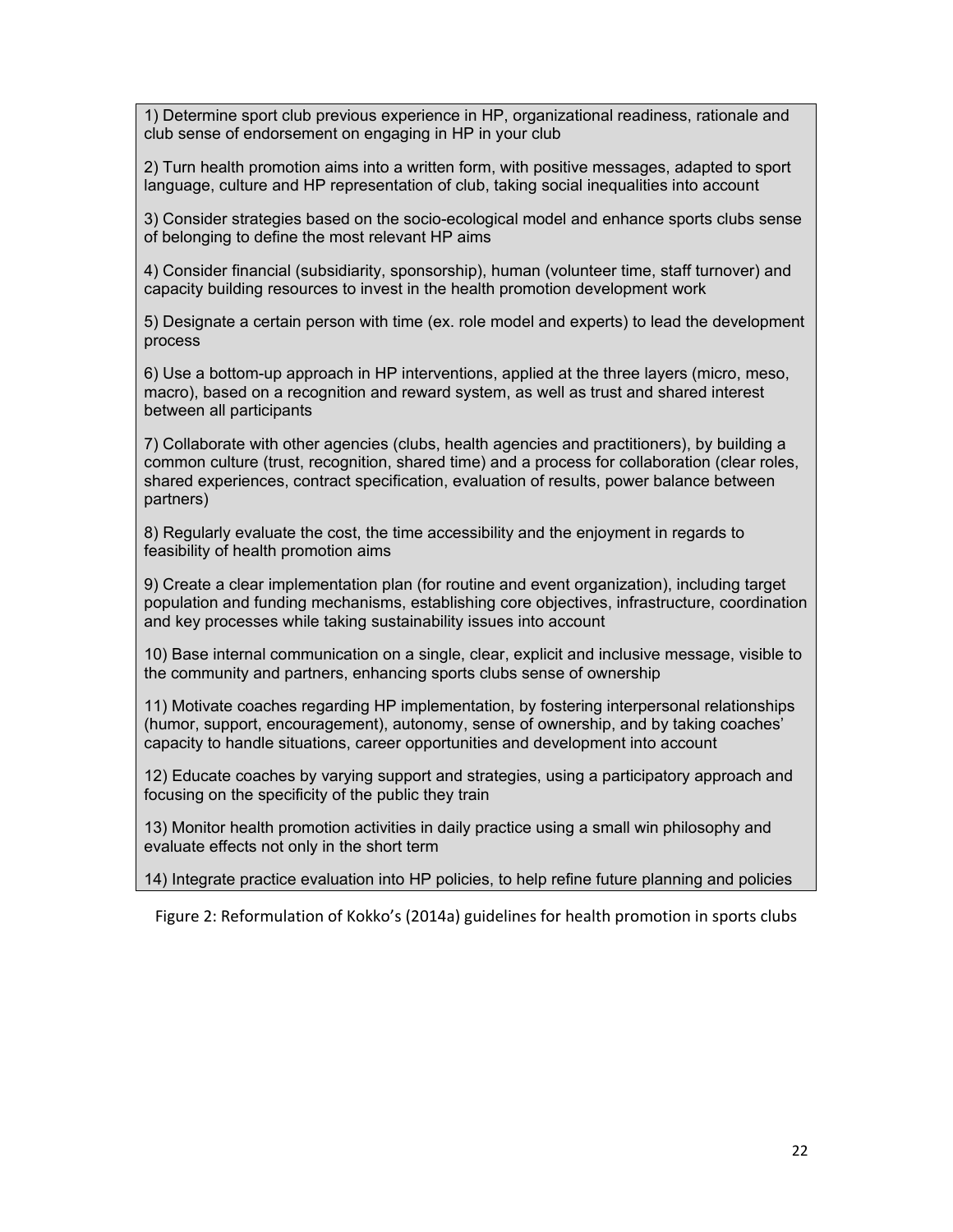Table 1. Descriptive information about included studies.

| <b>DESCRIPTIVES</b>                    | ${\sf N}$    | <b>DESCRIPTIVES</b>                      | N                       |
|----------------------------------------|--------------|------------------------------------------|-------------------------|
| <b>Continent/Country</b>               |              | <b>Target group</b>                      |                         |
| Oceania                                | 27           | Sport participants                       | 24                      |
| Australia                              | 25           | Specific publics                         | 8                       |
| New Zealand                            | 1            | Women/girls                              | 6                       |
| Tonga                                  | $\mathbf{1}$ | Disabled/disease                         | 5                       |
| North America                          | 11           | Children/youth                           | 5                       |
| <b>USA</b>                             | 5            | Coaches and participants                 | 2                       |
| Canada                                 | 5            | Inactive groups                          | 2                       |
| Haiti                                  | $\mathbf{1}$ | <b>Families</b>                          | $\mathbf 1$             |
| Europe                                 | 18           | Coaches                                  | 1                       |
| England                                | 6            | Others                                   | 4                       |
| Belgium                                | 3            | <b>TOTAL</b>                             | 58                      |
| Ireland                                | 3            |                                          |                         |
| Switzerland                            | 1            | <b>Targeted health behaviour</b>         |                         |
| Denmark                                | 1            | Alcohol                                  | 10                      |
| Sweden                                 | 1            | Physical activity or sport participation | 9                       |
| The Netherlands                        | 1            | Psychosocial skills                      | 6                       |
| Africa                                 | 1            | Injury prevention                        | 4                       |
| South Africa                           | 1            | Social inclusion                         | 4                       |
| Asia                                   | 1            | Nutrition and obesity                    | 3                       |
| Israel                                 | $\mathbf{1}$ | Smoking                                  | $\overline{\mathbf{c}}$ |
| <b>TOTAL</b>                           | 58           | Health promotion                         | 7                       |
|                                        |              | Multiple behaviours                      | 8                       |
| <b>Sport practiced</b>                 |              | <b>TOTAL</b>                             | 58                      |
| Soccer                                 | 14           |                                          |                         |
| Rugby and regional variants (AFL, GAA) | 11           |                                          |                         |
| Multiple team sports                   | 9            |                                          |                         |
| Multiple sports                        | 9            |                                          |                         |
| Team sports                            | 4            |                                          |                         |
| Individual sports                      | 4            |                                          |                         |
| Multiple individual sports             | 1            |                                          |                         |
| Sport not reported                     | 8            |                                          |                         |
| <b>TOTAL</b>                           | 58           |                                          |                         |